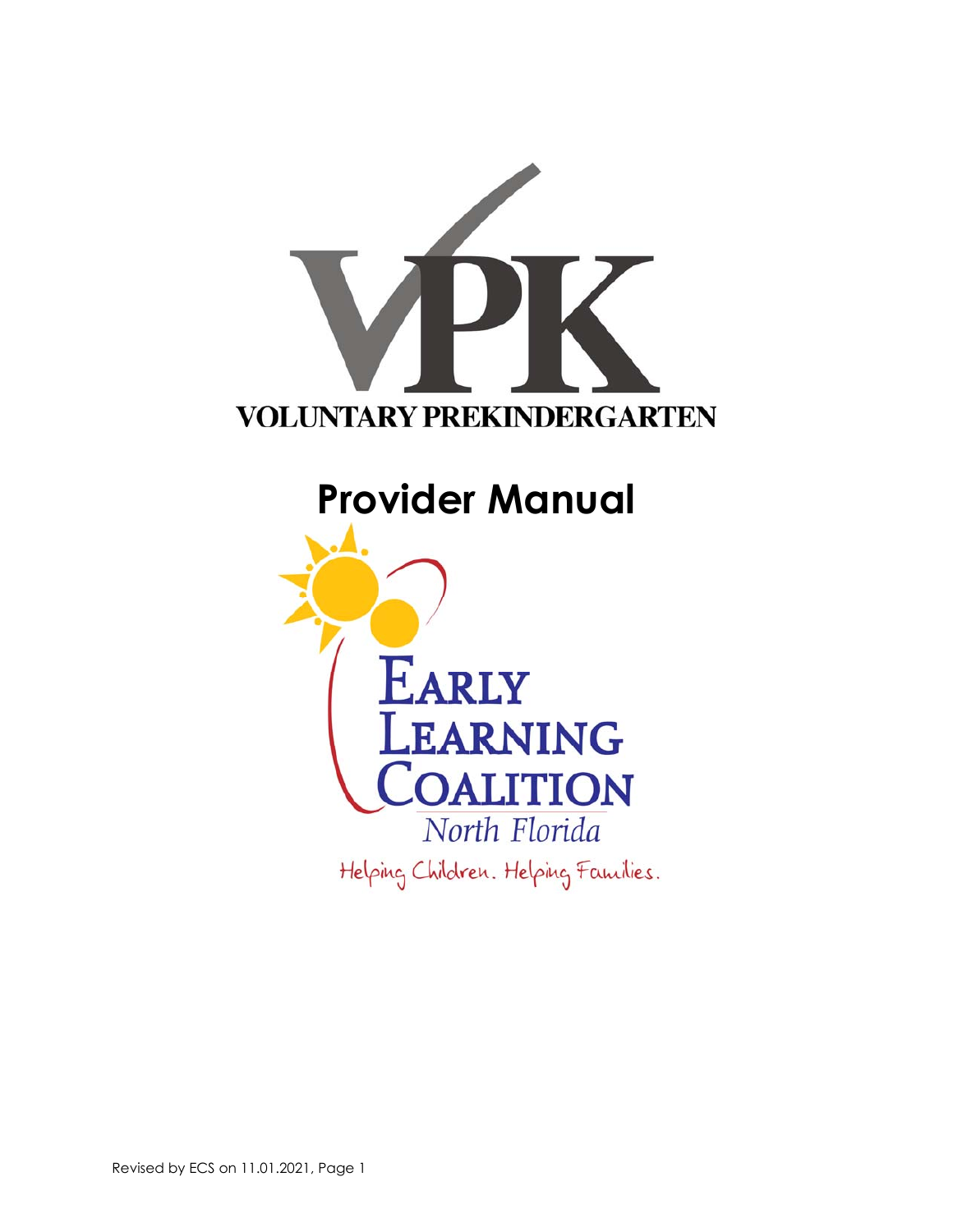# TABLE OF CONTENTS

Staff Contact List: Page 3

Important Details: Page 4

2018-19 Program Participation & Advance Payment Deadlines: Page 5

Frequently Asked Question & Answers: Pages 6-25

Pre- and Post-Assessments: Page 22

VPK Forms available at www.ecs4kids.org: Page 26

VPK Provider Application Process Chart: Page 27

VPK Child Enrollment Process Chart: Page 28

Acceptable proof of age & residency for children applying for VPK: Page 29

Useful Websites: Page 30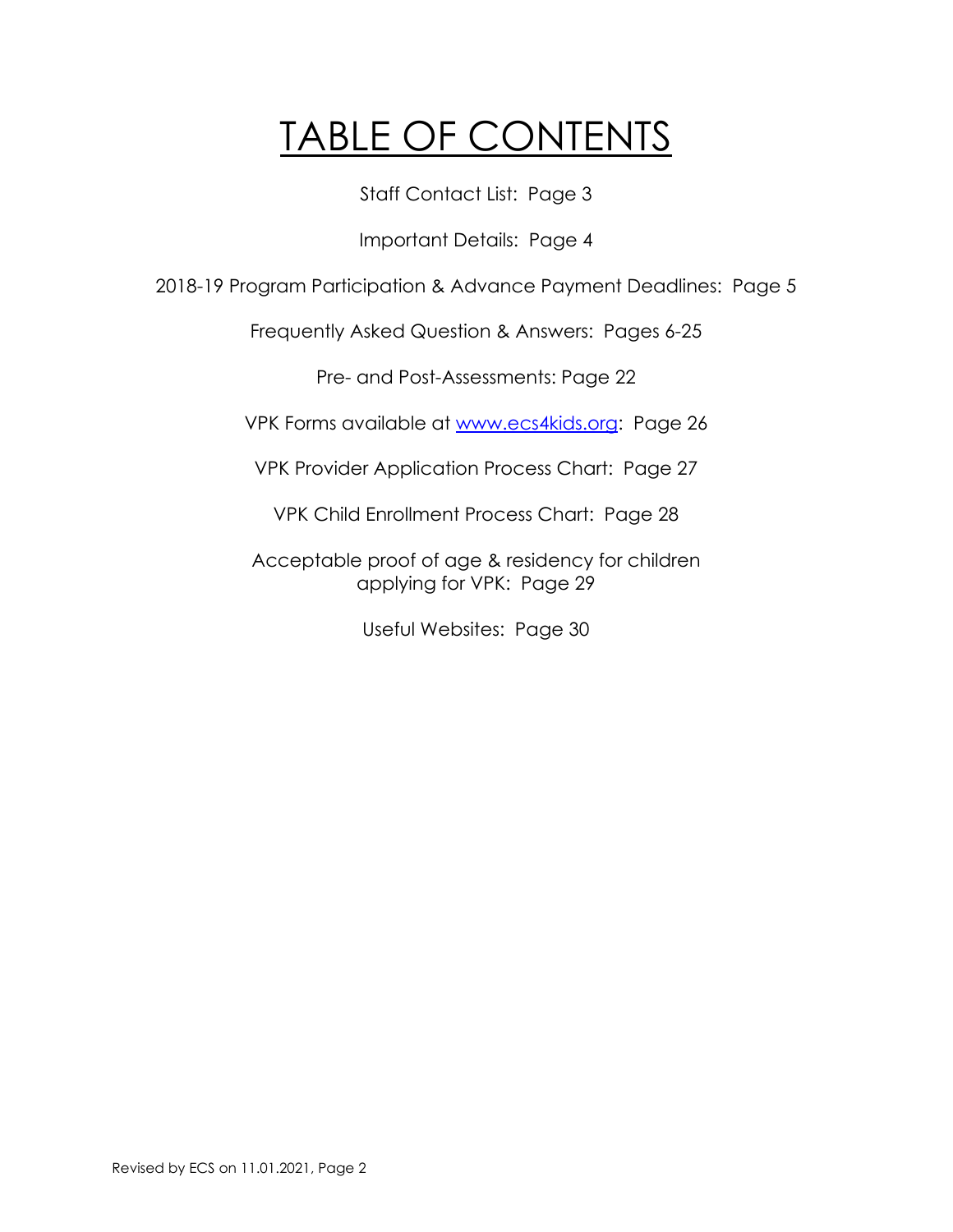

Phone: 904.726.1500 or 800.238.3463

Melisha Farmer (Contract Monitor) melisha.farmer@ecs4kids.org

Shalanda Hall (Family Services Specialist) shalanda.hall@ecs4kids.org

Florine Reeves (Family Services Specialist) florine.reeves@ecs4kids.org

Shawn Saunders (Contract Specialist) roushwan.saunders@ecs4kids.org

Sheri Kaplan (Contract Specialist) sheri.kaplan@ecskids.org

Sarah March (Contract Coordinator) sarah.march@ecs4kids.org

Alicia Williams-Baltzell (Director of Provider Services) alicia.williams@ecs4kids.org

Fax Number: (904) 726.1522

# **Physical Location & Mailing Address:**

 8443 Baymeadows Road, Suite 1 Jacksonville, FL 32256

# **ECS website:**

www.ecs4kids.org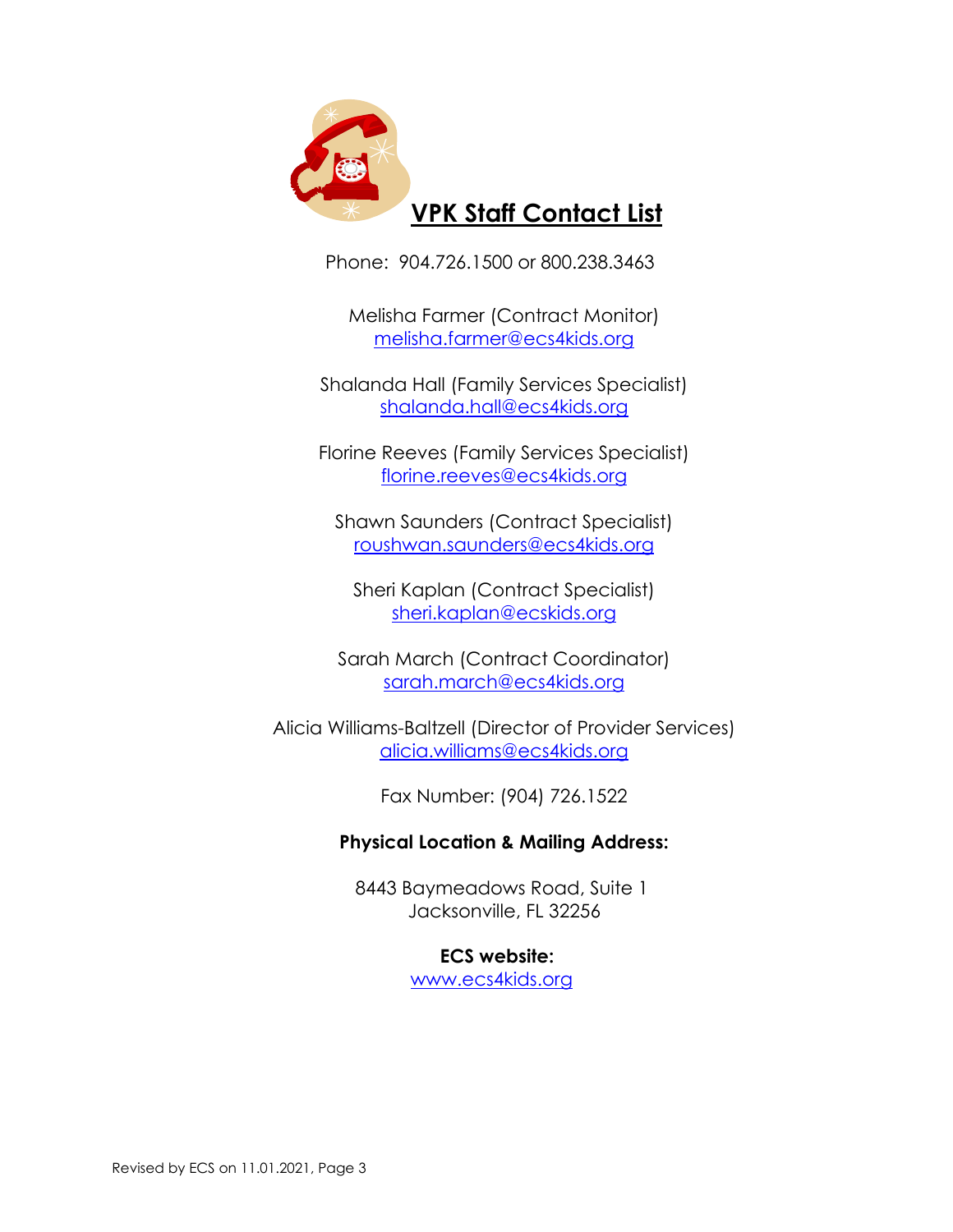# **◊◊◊Important Details◊◊◊**

**VPK Online Registration** 

Parents must register their children for VPK online!

https://familyservices.floridaearlylearning.com/Account/Login

# **Provider Portal**

Providers must register for an account and complete a profile in the Provider Portal in order to apply for VPK.

https://providerservices.floridaearlylearning.com/Account/Login

# **Insurance**

Private VPK providers are required to submit documentation of their general liability insurance, automobile insurance (if applicable), and workers' compensation (if applicable).

# **VPK Assessment Kits**

Each VPK provider is required to administer the VPK Assessment for children enrolled in each of their VPK program types (summer and/or school year) and record that data on the Bright Beginnings web site by the established deadlines. VPK providers are responsible for ordering their own materials at https://brightbeginningsfl.org/login.aspx.

# **Transfers/Reenrollments**

VPK parents are able to reenroll their children if they qualify by good cause or extreme hardship (as defined in Rule 6M-8.210). This is done through their Family Portal account.

# **Director Requirements**

Effective November 1, 2017, newly credentialed directors needing the VPK endorsement, must also complete the Mathematical Thinking for Early Learners & Language and Vocabulary in the Classroom in addition to the previously required Emergent Literacy for VPK Instructors, Standards for Four Year Olds or Implementing the Florida Standards in Preschool Classrooms: 3 Years Old to Kindergarten (available July 2018) and VPK Director Credential Courses. All courses are available online.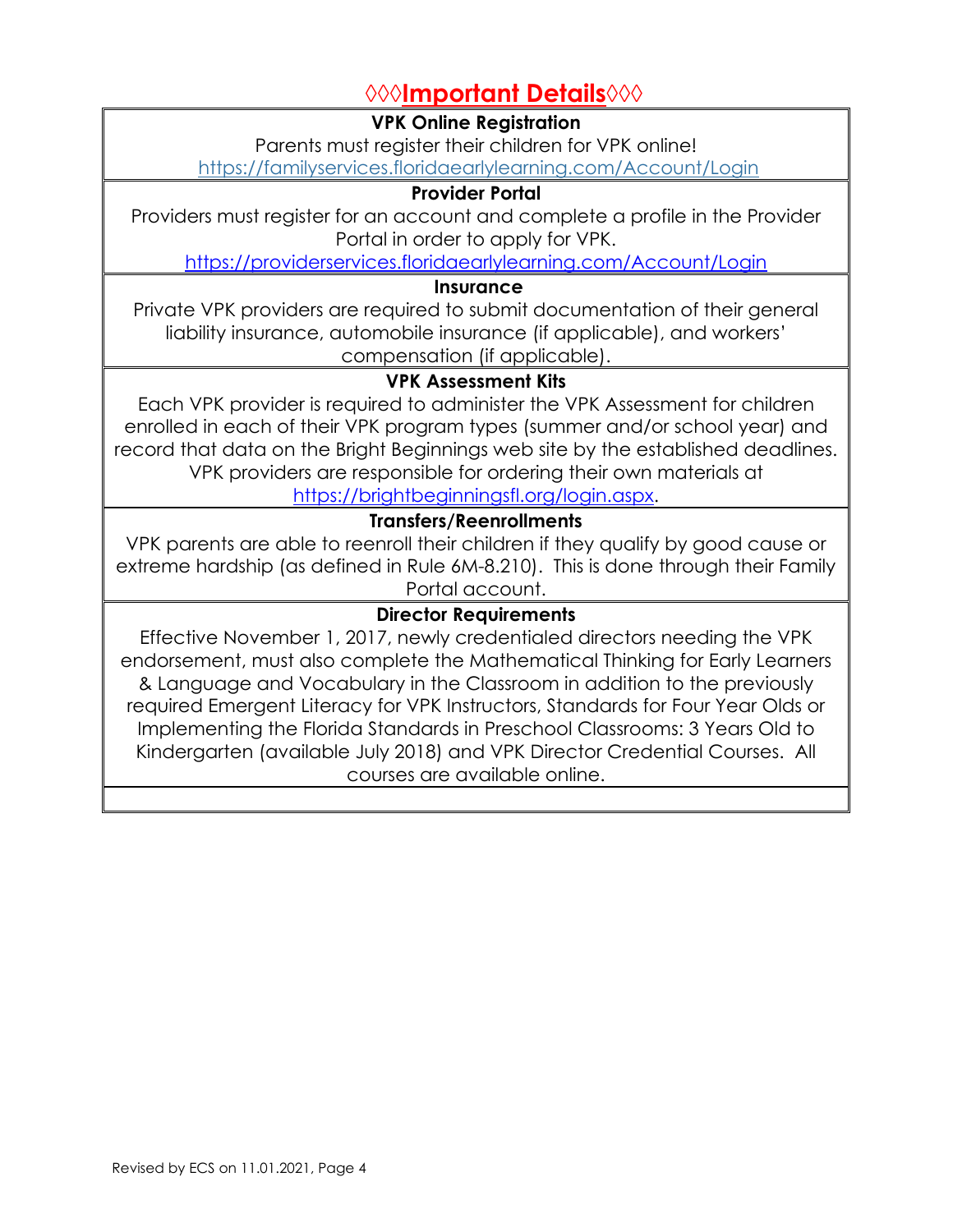*ECS has established the following VPK deadlines* 

*to help ensure that we are able to honor our commitment to providing providers and parents with the best service possible.* 

# **2021-22 VPK Program Participation Deadlines**

(The participation deadlines are for all VPK providers, regardless of whether you wish to receive the advance payments or not)

All VPK Providers must be fully approved at least 14 calendar days before your anticipated start date. *For example: If your anticipated start date is August 10, 2021, you must be fully approved at July 27, 2021 at the latest.* 

If you are not approved at least 14 calendar days before your anticipated start date, then your start date must be changed.

*For example: Your program was fully approved on August 18, 2021, the earliest your program may start is September 1, 2021.* 

# **2020-21 VPK Program Advance Payment Deadlines**

*\*\*\*Advanced payment deadlines are subject to change per OEL policy\*\*\** 

If you have chosen to receive the VPK advance payment, the deadlines are as follows:

To receive the **August** advance payment:

- 1. Must be fully approved by no later than June 15, 2021 **AND**
- 2. At least 4 approved certificates of eligibilities entered into the provider portal VPK enrollment tab and submitted for approval **AND**
- 3. Your completed original child certificates of eligibility received in our central office no later than June 30, 2021.
	- To receive the **September** advanced payment:
	- 1. Must be fully approved by no later than July 15, 2021 **AND**
- 2. At least 4 approved certificates of eligibilities entered into the provider portal VPK enrollment tab and submitted for approval **AND**
- 3. Your completed original child certificates of eligibility received in our central office no later than July 31, 2021.

To receive the **October** advanced payment:

- 1. Must be fully approved by no later than August 17, 2021 **AND**
- 2. At least 4 approved certificates of eligibilities entered into the provider portal
	- VPK enrollment tab and submitted for approval **AND**
- 3. Your completed original child certificates of eligibility received in our central office no later than August 31, 2021.

### *Please note that deadlines apply throughout the year and not just for August*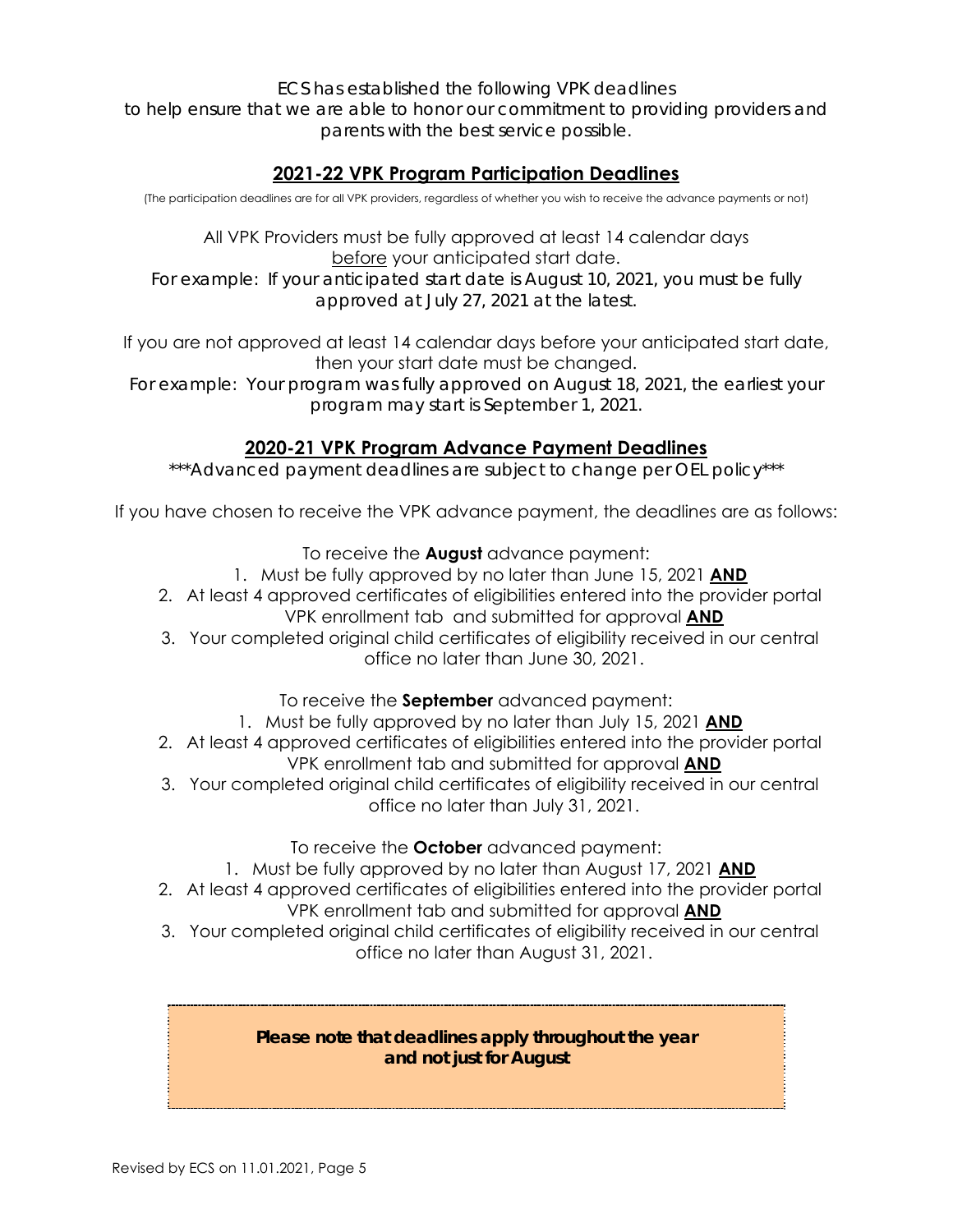#### **Attendance**

**How do I fill out my attendance rosters?** In accordance with OEL VPK policy, ECS bases payment on actual days attended for the VPK program. The days attended are determined by the attendance roster. You will need to sign into the Provider Portal and go to the Attendance tab, Manage VPK Attendance. When enrolling children in the portal you will assign each child a classroom. Attendance will automatically be completed for the classroom and calendar assigned to the class. You will need to click on any days the child was absent to change them from present to absent.

**When is an absence payable?** Per the Uniform Attendance Policy for Funding the VPK Program implemented August 25, 2009, each child will be paid for up to 20% of absences based on the time the child attended. *See following 'Reimbursement' section for further information regarding the 80:20 attendance policy.* 

**What is considered an excused absence?** The revised Uniform Attendance policy does not differentiate between excused and unexcused absences and documentation of absence (e.g. mommy notes) is not needed.

**We have a child who is on our School Readiness/subsidized rosters and VPK rosters; can we just turn in one roster?** No, because School Readiness and VPK are two different programs with two different funding streams, two different rosters are required. However, only one sign in & out sheet is necessary for that child.

**What do we need to include with our VPK rosters, besides the marks of attendance?**  Your program is required to keep a sign in & out sheet, as well as the VPK Parental Choice Certificate for each child. While these forms are *not required* to be turned in every month they will be periodically monitored and should be kept on file for at least 5 years from the child's last date of attendance.

**When do we send in our completed attendance rosters?** We need to receive rosters by the **THIRD** business day of the every month. If some unforeseen circumstances arise and you are unable to turn in your rosters on time, please contact the Reimbursement Department as soon as possible.

### *If we do not receive your submitted rosters by the third business date of the month, we are not able to guarantee payment for those days.*

**Our VPK program does not operate during the weekend; do we need to mark the days?** *No*, if the child only attends Monday through Friday, only mark those days. Please leave the weekends (Saturday and Sunday) blank, therefore preventing any confusion while the roster is being processed for payment.

*\*\*\*Note: You cannot be paid for time a child spends in your program prior to the certificate of eligibility being issued. \*\*\**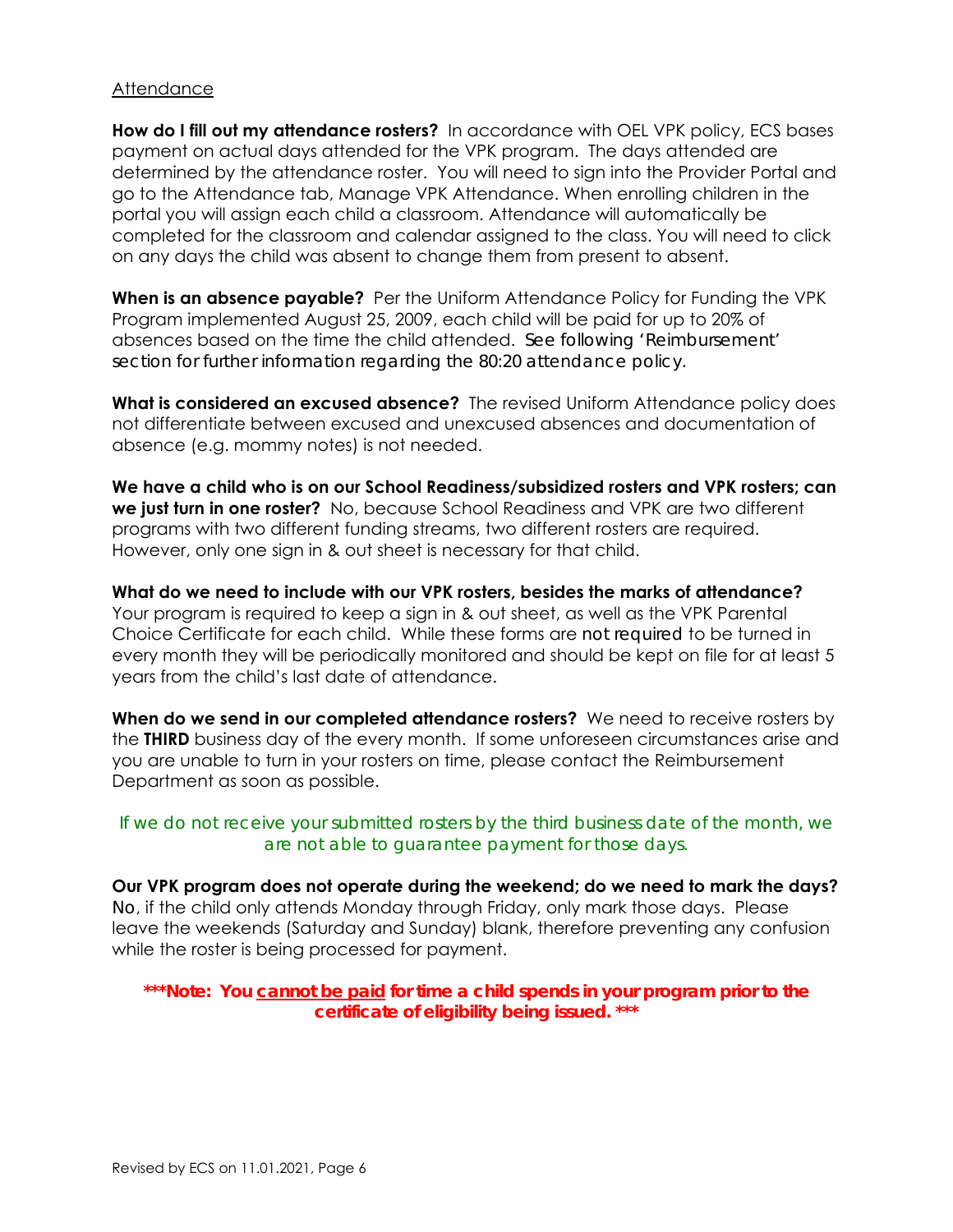**What is a Parental Choice Certificate (PCC)?** A Parental Choice Certificate or OEL-VPK 03 (S or L) is the form that the parent/guardian is required to sign every month to verify their child(ren)'s attendance for the prior month. These forms are sent to you by ECS (either yearly or monthly, depending on which version you use) and must be kept on file for at least 5 years from the child's last date of attendance. ECS will request these documents at various times throughout the year to complete attendance monitorings and/or as supporting documentation should an attendance discrepancy arise. Please make sure you are using the forms with the OEL logo and not AWI.

**What is the difference between the long & short version of the PCC?** There are two different versions of the PCC available for use.

You may use the OEL-VPK 03S (short form) if you record the child's daily attendance using one of the following methods:

- A. A paper sign-in or sign-out log that records the date, child's name, and *signature* of the parent or other person dropping off or picking up the child to, or from, the VPK site; OR
- B. An electronic attendance-tracking system that records the date, child's name, and electronic signature, card swipe, entry of a personal identification number, or similar daily action taken by the parent or other person dropping off or picking up the child to, or from, the VPK site.

You must use the OEL-VPK 03L (long form) if you record the child's daily attendance using a method other than the methods described in the OEL-VPK 03S paragraph (e.g. instructor records daily attendance using a roll book). Note: Before the parent signs the OEL-VPK 03L you must record the child's monthly attendance on the form or attach documentation to the form which shows the child's monthly attendance.

# *For additional guidance on proper completion of the PCC please see the Program Monitoring portion below.*

**Are we required to have our own VPK attendance policy?** Yes, the VPK contract requires that each provider give a copy of its VPK attendance policy, in writing, to the parent or guardian of each child upon enrollment of the child in the VPK program. Per the VPK Contract, the policy must require parents to verify their child's attendance each month on the Parental Choice Certificate. ECS has sample attendance policies available if so desired. It is not required that you use our samples, they are simply tools to assist you. The VPK application requires a copy be uploaded into the Provider Portal for approval and cannot be amended once it is verified and approved by ECS.

#### Reimbursements

**What are the current VPK reimbursements rates/allocations? '**21-'22 VPK allocations are included below.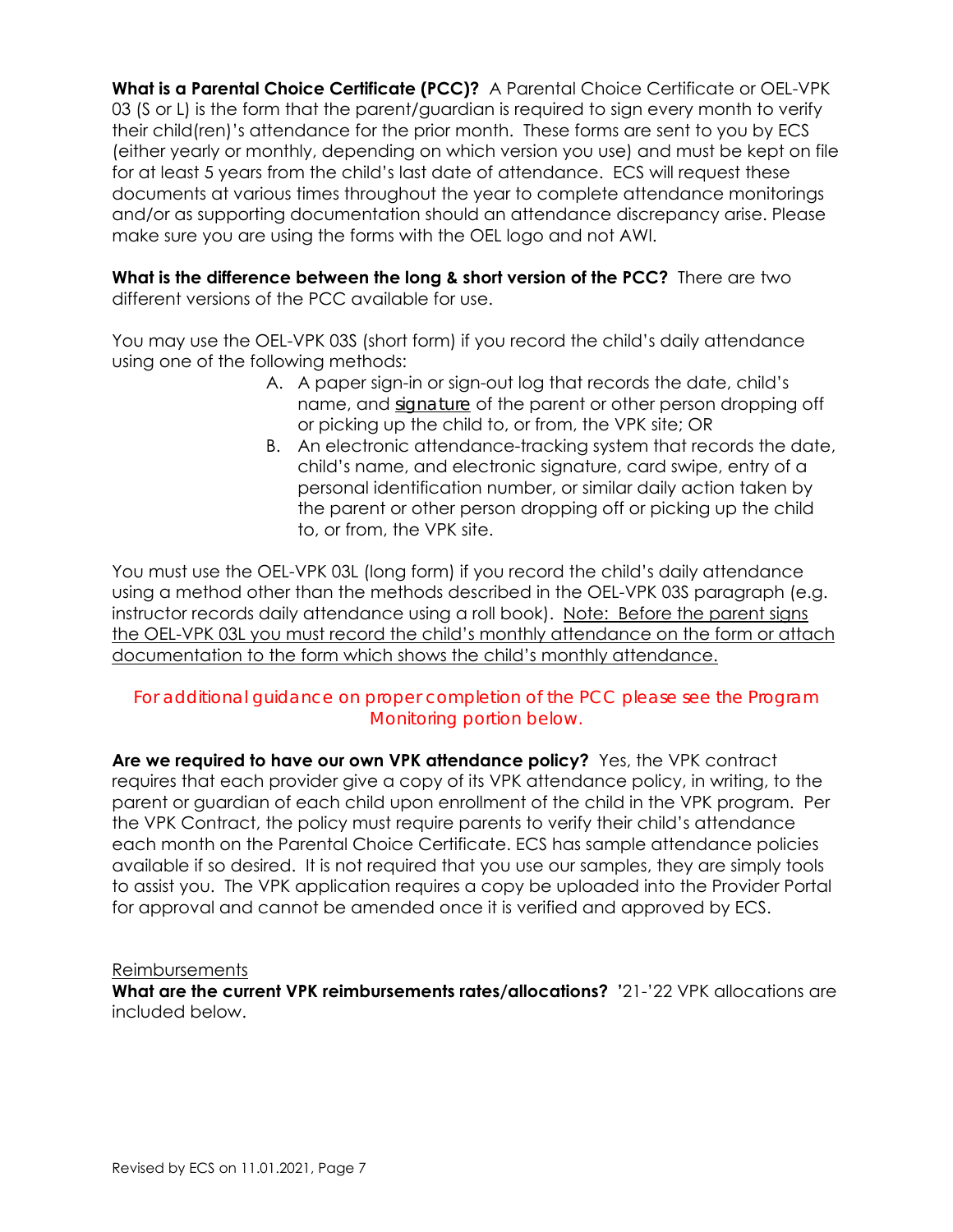*The Governor/Florida Legislature approves the VPK allocations every year and ECS is not made aware of any changes until they are fully approved and released. Once the new allocations have been approved and released (typically this happens every June), ECS will update them on all relevant documents as well as our website. If these rates have not been updated, it means that they have not yet been approved and released by the Governor/Florida Legislature*.

| $\frac{1}{100}$ and $\frac{1}{100}$ and $\frac{1}{100}$ and $\frac{1}{100}$ and $\frac{1}{100}$ and $\frac{1}{100}$ and $\frac{1}{100}$ and $\frac{1}{100}$ and $\frac{1}{100}$ and $\frac{1}{100}$ and $\frac{1}{100}$ and $\frac{1}{100}$ and $\frac{1}{100}$ and $\frac{1}{100}$ a |                                             |     |        |
|---------------------------------------------------------------------------------------------------------------------------------------------------------------------------------------------------------------------------------------------------------------------------------------|---------------------------------------------|-----|--------|
| County<br>Name                                                                                                                                                                                                                                                                        | Rate based on FTE Program hours Hourly rate |     |        |
| <b>Baker</b>                                                                                                                                                                                                                                                                          | \$2064.00                                   | 300 | \$6.88 |
| <b>Bradford</b>                                                                                                                                                                                                                                                                       | \$2052.00                                   | 300 | \$6.84 |
| Clay                                                                                                                                                                                                                                                                                  | \$2097.00                                   | 300 | \$6.99 |
| Nassau                                                                                                                                                                                                                                                                                | \$2100.00                                   | 300 | \$7.00 |
| Putnam                                                                                                                                                                                                                                                                                | \$2031.00                                   | 300 | \$6.77 |
| St Johns                                                                                                                                                                                                                                                                              | \$2133.00                                   | 300 | \$7.11 |

## July & August 2021 & June 2022 Summer Allocations (Effective 7/01/2021)

| 2021-2022 School Year Allocations (Effective 7/1/21) |  |  |
|------------------------------------------------------|--|--|
|                                                      |  |  |

| County<br>Name  | Rate based on FTE Program hours Hourly rate |     |        |
|-----------------|---------------------------------------------|-----|--------|
| <b>Baker</b>    | \$2419.20                                   | 540 | \$4.48 |
| <b>Bradford</b> | \$2403.00                                   | 540 | \$4.45 |
| Clay            | \$2457.00                                   | 540 | \$4.55 |
| Nassau          | \$2462.40                                   | 540 | \$4.56 |
| Putnam          | \$2381.40                                   | 540 | \$4.41 |
| St Johns        | \$2500.20                                   | 540 | \$4.63 |

**When do we receive our VPK payment each month?** VPK payments/reimbursements are made on or before the first of every month, however if funds are received earlier ECS will make payment upon receipt.

**How many holidays are reimbursed?** Since VPK payments are based on actual days attended, holidays are not reimbursable.

**How are advanced payments calculated?** Advance payments will be paid at 95% of the hourly rate of the anticipated monthly payment for each child, not 100%.

The 95% is calculated by multiplying your county's VPK allocation by 95%.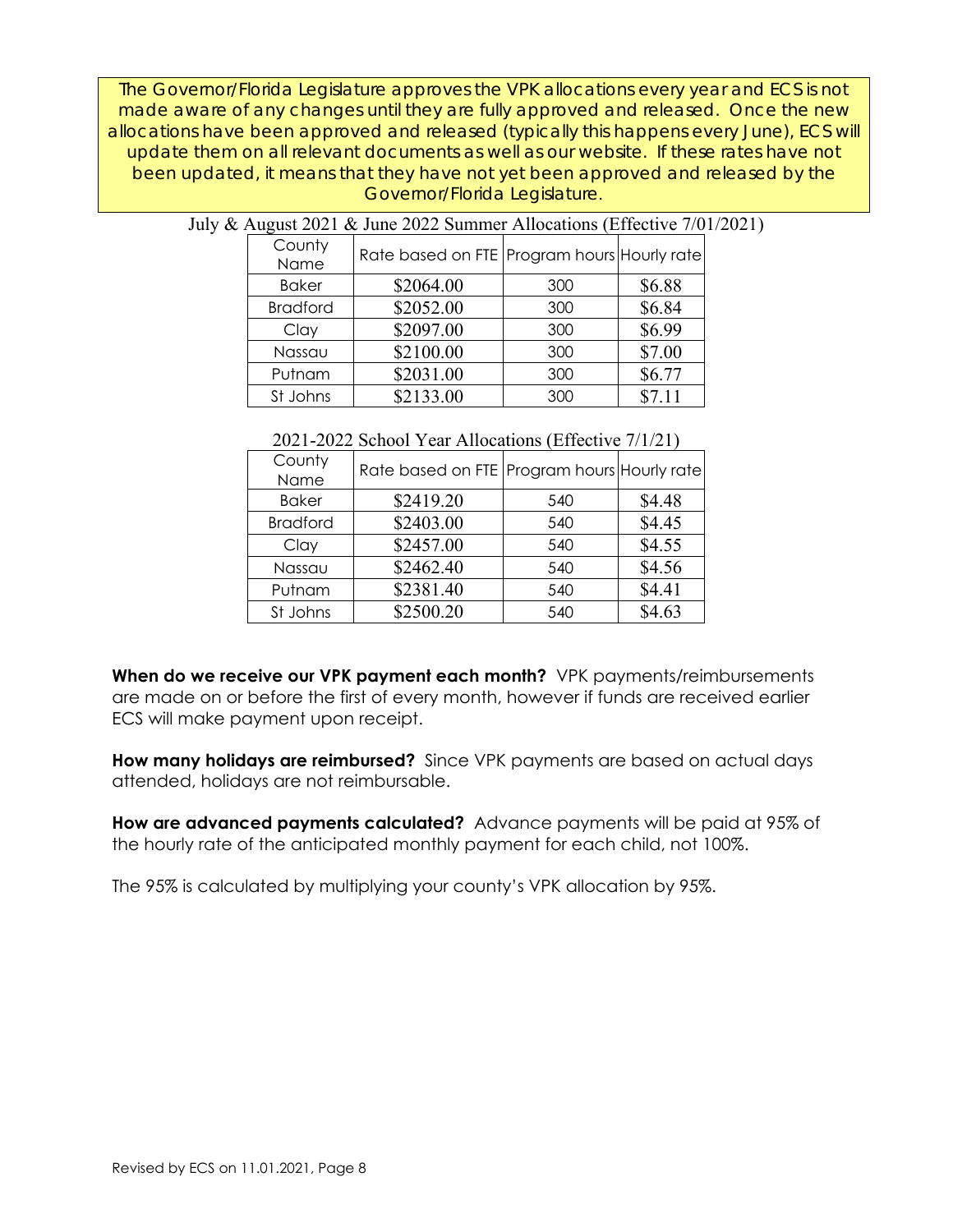# **FOR EXAMPLE**

XYZ Learning Center's county VPK allocation is \$4.00, their Advance Payment would be calculated at \$3.80.

XYZ Learning Center has 4 VPK children Has a 3 hours per day VPK program Calendar shows 20 VPK days for October Their Advance Payment for October would be \$912 *20 (VPK days) x 3 (VPK hours/day) = 60 (total VPK hours for October) 60 x \$3.80 (95% of normal VPK allocation) x 4 children = \$912* 

If all children had perfect attendance for October XYZ's actual payment would be \$960. *60 (total VPK hours for October) x \$4.00 (actual VPK allocation) x 4 children = \$960* 

XYZ would receive the \$48 with their December Advanced Payment. *\$960 (actual payment) - \$912 (Advance Payment) = \$48* 

## **The '21-'22 School Year Advance Payment allocations for each county served by ECS are as follows:**

Putnam: \$4.41 x 95% =\$4.19 St Johns:  $$4.63 \times 95\% = $4.40$ Clay: \$4.55 x 95% = \$4.32 Nassau: \$4.56 x 95% = \$4.33 Baker:  $$4.48 \times 95\% = $4.26$ Bradford:  $$4.45 \times 95\% = $4.23$ 

**What if our program is not approved by the advance payment deadline?** If your program is not approved by the advanced payment deadline you will **NOT** receive an advance payment for that month. Instead your program will be paid based on a child's actual attendance as reflected on your VPK attendance rosters.

**What happens if we do not have any/all of our completed VPK Certificates of Eligibility (COE) enrolled by the advance payment deadline?** If you do not have at least 4 completed VPK COEs enrolled by the deadline you will **NOT** receive an advance payment for those children. Instead you will be paid for a child's actual attendance as reflected in your VPK attendance rosters.

**What if a parent has started the application process, but hasn't been approved? Will I be paid from their child's first day of attendance?** A child is not able to be VPK funded until their online VPK application has been **approved.** If you choose to allow a child to start without being given a COE first, you risk not being paid for days prior to their approval.

**What does "Opting out of the advance payment" mean and is it required?** Opting out of the VPK advance payment process is *completely voluntary*. Opting out of the advance payment means that you do not receive an advance payment for a child, instead you will only be paid for days that a child actually spends in your program.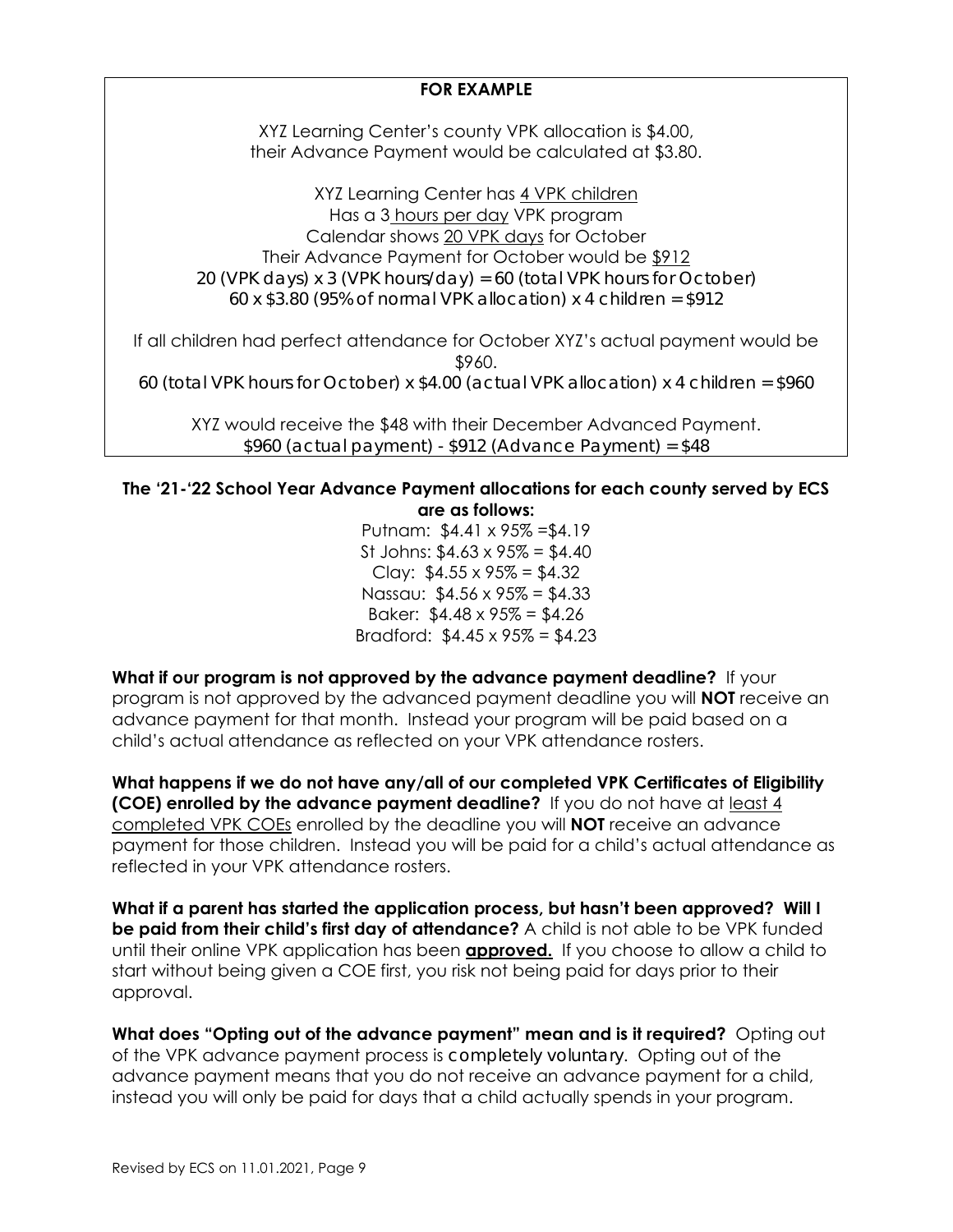Once payment has started, this option cannot be changed. To opt out, simply indicate that in the General Tab of the Profile in the Provider Portal.

**When is the advance payment reconciled?** The advance payment is reconciled after we process your attendance rosters each month and any reconciliation is added or subtracted from your next advance payment. Once payment has started, this option cannot be changed.

Advance Payment → Rosters Processed → Advance Payment made +/- reconciliation from rosters

(*Notice that there is a month in between the advance & reconciliation needed for processing & invoicing*)

|                       |                        | <b>Rosters</b> | <b>Reconciled against</b> |
|-----------------------|------------------------|----------------|---------------------------|
| <b>Month class is</b> | <b>Advance Payment</b> | processed      |                           |
| held                  | made                   | & invoiced     | <b>Advance</b>            |
| August                | Before the 1st day of  | September      | October                   |
|                       | class                  |                |                           |
| September             | Before Sept 1st        | October        | November                  |
| October               | Before Oct 1st         | November       | December                  |
| November              | Before Nov 1st         | December       | January                   |
| December              | Before Dec 1st         | January        | February                  |
| January               | Before Jan 1st         | February       | March                     |
| February              | Before Feb 1st         | March          | April                     |
| March                 | Before March 1st       | April          | May                       |
| April                 | Before April 1st       | May            | June                      |
| May                   | Before May 1st         | June           | July                      |
| June                  | Before June 1st        | July           | August                    |
| July                  | Before July 1st        | August         | September                 |

#### **For example:**

Episcopal Family Child Care Home (program start date 08/24/10) Total of August Advance = \$2,000 (received 08/23/10) August rosters due & processed = September 2, 2010 August rosters show provider is due an additional \$150 Total of October Advance = \$3,000 Total October payment = \$3,150 (October Advance + August reconciliation & made before Oct 1st)

#### **Episcopal Children's Services pays providers in accordance with state requirements. Please note that the Division of Early Learning may update its payment policy at any time. If a change should occur, we will notify you immediately. We understand that the VPK payment process can be confusing. Please contact the VPK Department if further explanation is needed.**

**If we choose to opt out of the advanced payment process, how will we be paid?** You will still receive your actual payments on or before the first of every month. However,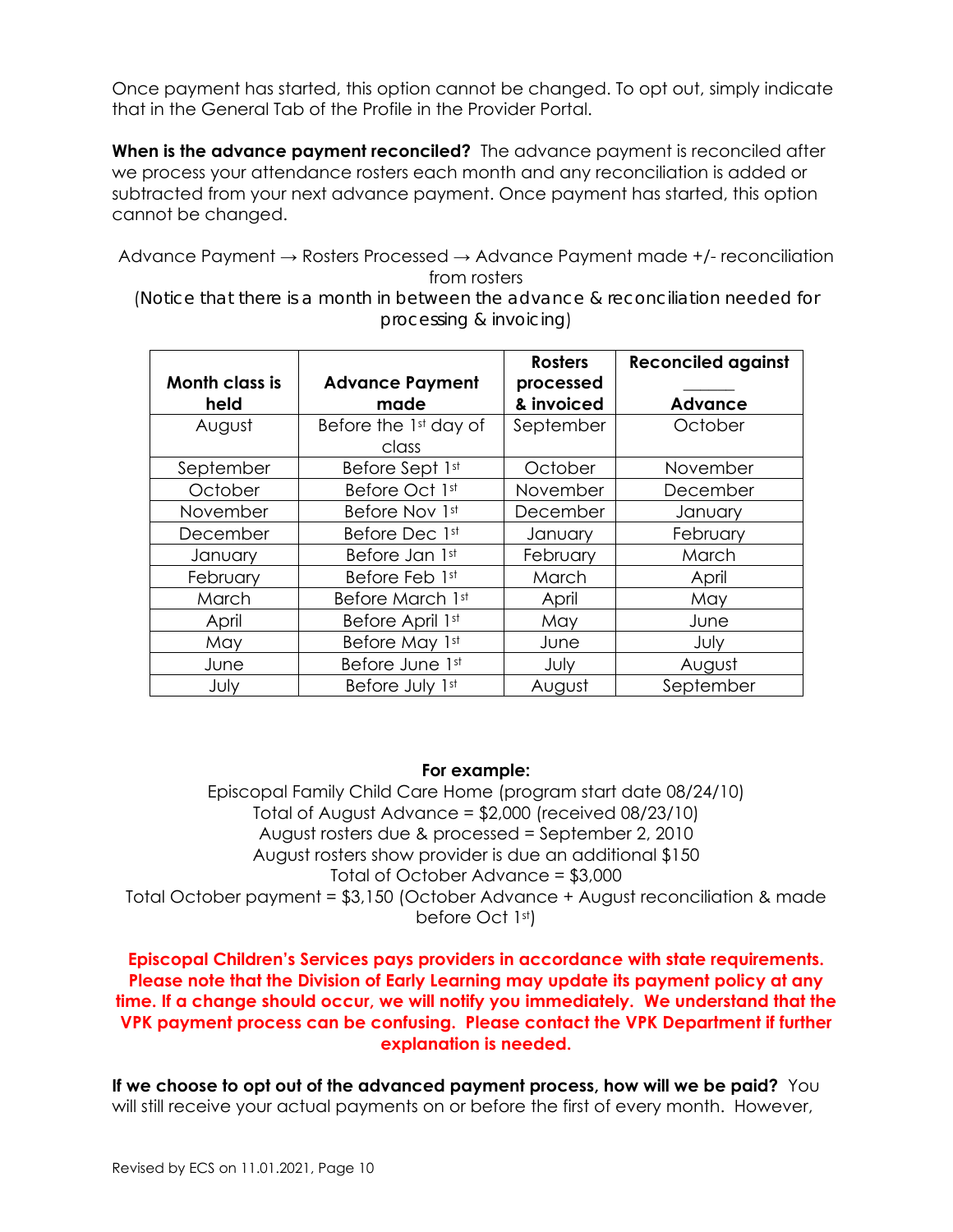your August payment will be made before October 1st; your September payment will be made before November 1st, etc.

| <b>Month class is</b> | <b>Rosters</b><br>processed |                                 |
|-----------------------|-----------------------------|---------------------------------|
| held                  | & invoiced                  | <b>Payment received</b>         |
| August                | September                   | Before October 1st              |
| September             | October                     | Before November 1st             |
| October               | November                    | <b>Before December</b><br>1 st  |
| November              | December                    | Before January 1st              |
| December              | January                     | Before February 1st             |
| January               | February                    | Before March 1st                |
| February              | March                       | Before April 1st                |
| March                 | April                       | Before May 1st                  |
| April                 | May                         | Before June 1st                 |
| May                   | June                        | Before July 1st                 |
| June                  | July                        | Before August 1st               |
| July                  | August                      | <b>Before September</b><br>1 st |
|                       |                             |                                 |

**What is the 80:20 attendance rule?** Florida law mandates that no more than 20% of the total payment to a VPK program on behalf of a child be for absences. This means that in those cases where a child's absences do not exceed 20% of the days attended, you will receive payment for all of the days the child is absent from your program.

- ◆ A child is considered to have attended a whole day of VPK if they attend any part of the day.
- Payment calculation does NOT include days before a child's first day of attendance in VPK or days after a child's last day of attendance in VPK.
- \* Absences hours paid are based on how many hours a child attends a VPK program.
- Absences can be for any reason (no notes are collected or needed)

**When & how is the 80:20 calculated?** The 80:20 attendance calculations are applied monthly and at the end of each VPK class and is calculated using the below formula:

# Time attended/ 0.8 = total hours to be paid to provider\*

The total hours to be paid to a provider cannot exceed the instructional hours established for that program (i.e., cannot be greater than 540 hours for the school year or 300 hours for the summer program.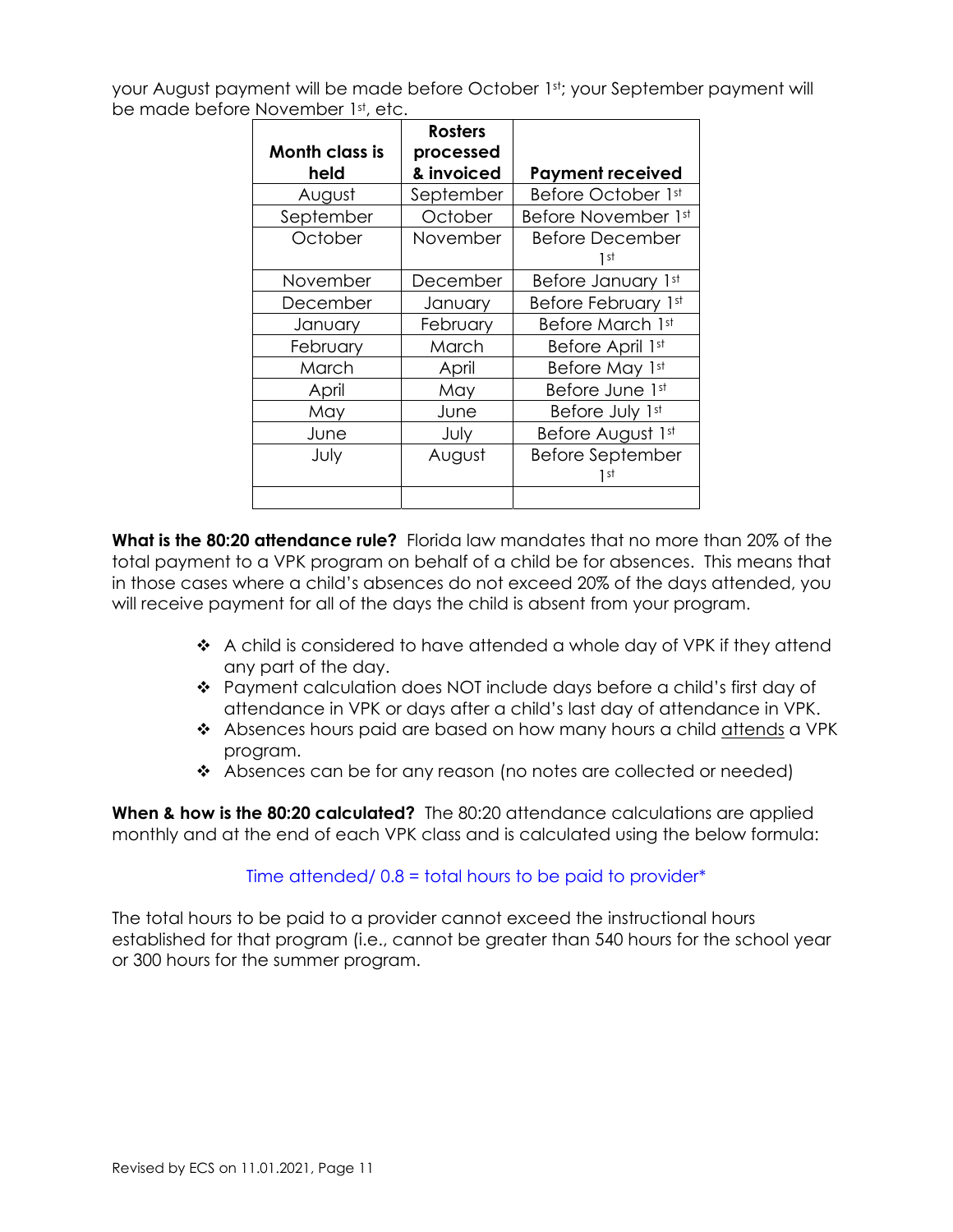#### **Example of monthly reconciliation calculation**

(This example u*ses Nicole Jones information in the above Final Provider Reimbursement Report*)

Episcopal Family Child Care Home VPK hours per day: 3 Provider's instructional days in January: 18 Provider's total instructional hours in January: 54 (18 days x 3 hours) Total hours Nicole was absent in January: 15 (5 days x 3 hours) Total January hours Nicole attended: 39 (13 days x 3 hours) Allowable hours paid: 39/.8 = 48.75 hours

54 hours – 48.75 hours = 5.25 hours that could not be paid for Nicole in January

*You will notice that the 1st entry on the January Final Provider Reimbursement Report for Nicole shows her as receiving payment for the full 54 hours for January and a second entry/adjustments adjust the -5.25 hours not payable in January.*

In the above example 3 children had monthly 80:20 adjustments for January. If, at the end of this VPK class, each child's absences did not exceed 20%, the provider will receive payment for the adjustments above. These payments will be detailed in your Final Provider Reimbursement Report.

**Will we still be paid for 20% of absences of 540 hours if a child does not start on my 1st day of VPK and/or does not attend the last day of our VPK program?** No for two reasons, the first being that we are not able to pay for any days before a child's first date of attendance or after their last date of attendance. Secondly, we are only able to pay for 20% of absences of a child's attendance in your program. If a child only attends 300 hours at your program, only 20% of absences of 300 hours is payable.

**Are we allowed to charge a parent for excessive absences (i.e. absences over the 20%)?** No, VPK policy states that providers may not require payment of a fee or charge for services provided for a child enrolled in the VPK during a period reported for funding purposes. Charging parents for absence days in excess of the VPK attendance rule or those absence days permitted by the provider's attendance policy per month is not permissible.

**If we do not get correctly reimbursed for a child, what do we do?** Complete a Payment Correction Request form (found on our website) and submit it to the Reimbursement Department. The Reimbursement Department will research the request and inform you, in writing, of their findings. All payment correction requests must be submitted in writing to ECS *within 60 days of the original due date of the roster*.

If your payment correction is received by the third business day of the month, then we will process it with that month's rosters.

If the payment correction request is payable, then the money will be included with your next payment and you will receive a Final Payment Detail for the item.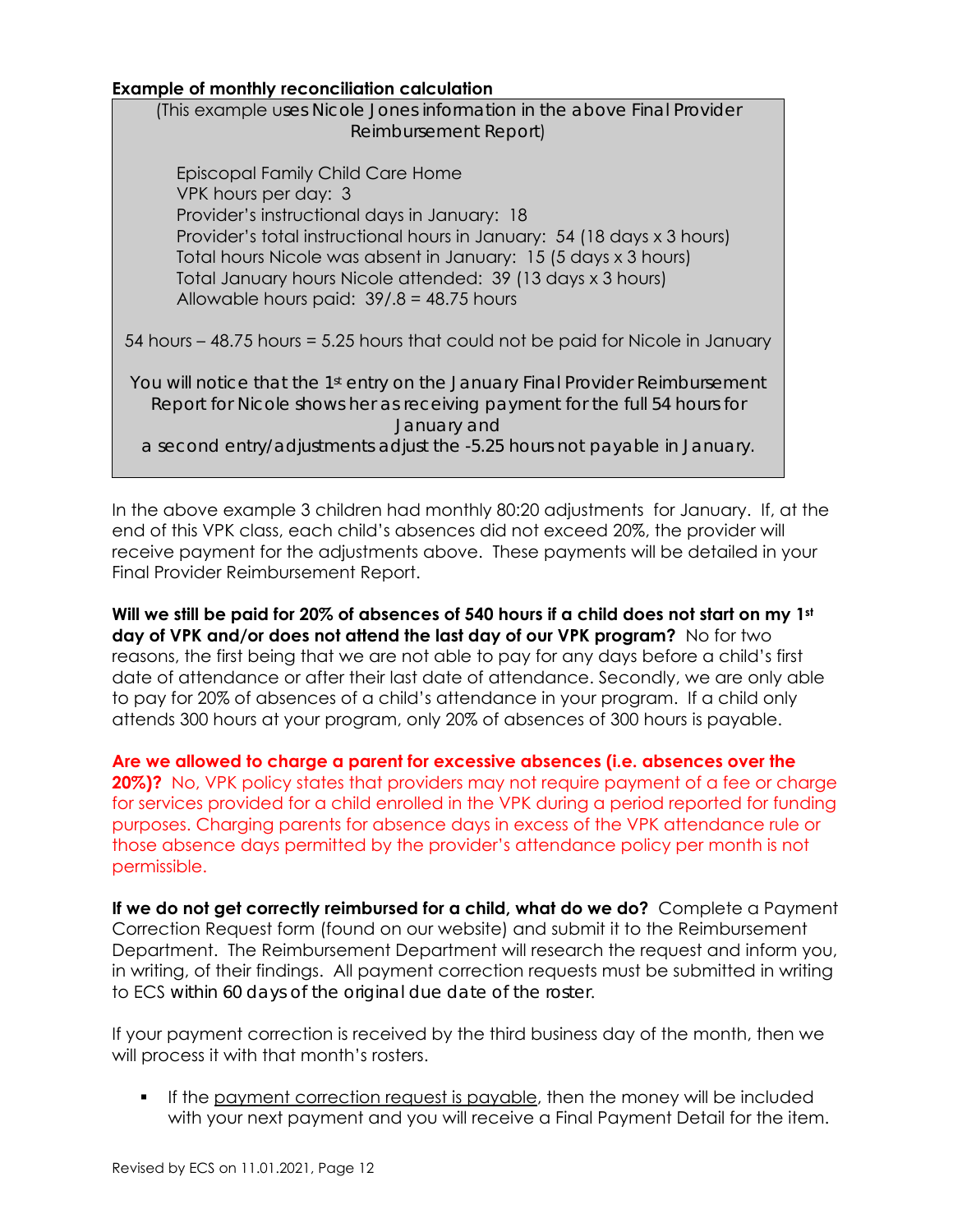If the payment correction request is NOT payable; you will receive a denied reimbursement letter explaining why ECS could not make the correction at that time. If you feel that the payment correction request was incorrectly denied please contact the VPK Department for further information.

**What is the VPK Provider Verification Process and when does it happen?** Per OEL policy, every VPK provider must verify the annual cumulative attendance of each child enrolled in their VPK program, which certifies the paid hours of attendance of each child enrolled for the program year. ECS may NOT pay any VPK provider their final payment of the program until this final verification is received. The Provider Verification reports will be sent out after we process your final month's attendance rosters. The timeline for the 2019-2021 program year is:

| Last month of VPK                     | Month your last<br>rosters will be<br>processed in | <b>Provider Verification</b><br>Reports will be sent<br>out | Reports due back to<br><b>ECS</b>     |
|---------------------------------------|----------------------------------------------------|-------------------------------------------------------------|---------------------------------------|
| May                                   | June                                               | On or before June<br>l 5th                                  | On or before June<br>30 <sup>th</sup> |
| June                                  | July                                               | On or before July<br>l 5th                                  | On or before July<br>31st             |
| July (for Summer<br>providers only)   | August                                             | On or before August<br>16th                                 | On or before August<br>31st           |
| August (for Summer<br>providers only) | September                                          | On or before<br>September 15 <sup>t</sup>                   | On or before<br>September 30th        |

*Please also note that if you fail to notify ECS of any errors contained on the VPK Provider Verification Report, we are under no obligation to accept changes made to the KRR website during their Provider Verification Process.*

**Why do we have to verify all our children at the end of every year?** Each child's attendance and how they are paid throughout the year is how we track whether or not they will count towards your Kindergarten Readiness Rate (KRR). Please see KRR section below for more information.

*ECS strongly recommends that you reconcile your VPK payments each month when you receive Final Provider Reimbursement Reports.* 

# Child Enrollments/Terminations/Transfers

**Are we allowed to charge parents any additional fees for the VPK program?**

Providers are not allowed to charge *ANY* additional fees for the VPK program. This includes, but is not limited to, supply fees, registration fees, enrichment activities, fees to hold spots, etc. A provider may choose to charge for transportation, but the transportation of children cannot be included in the VPK program hours.

*Providers are able to ask for supply donations but you are not allowed to require that parents pay a supply fee or bring supplies to VPK.*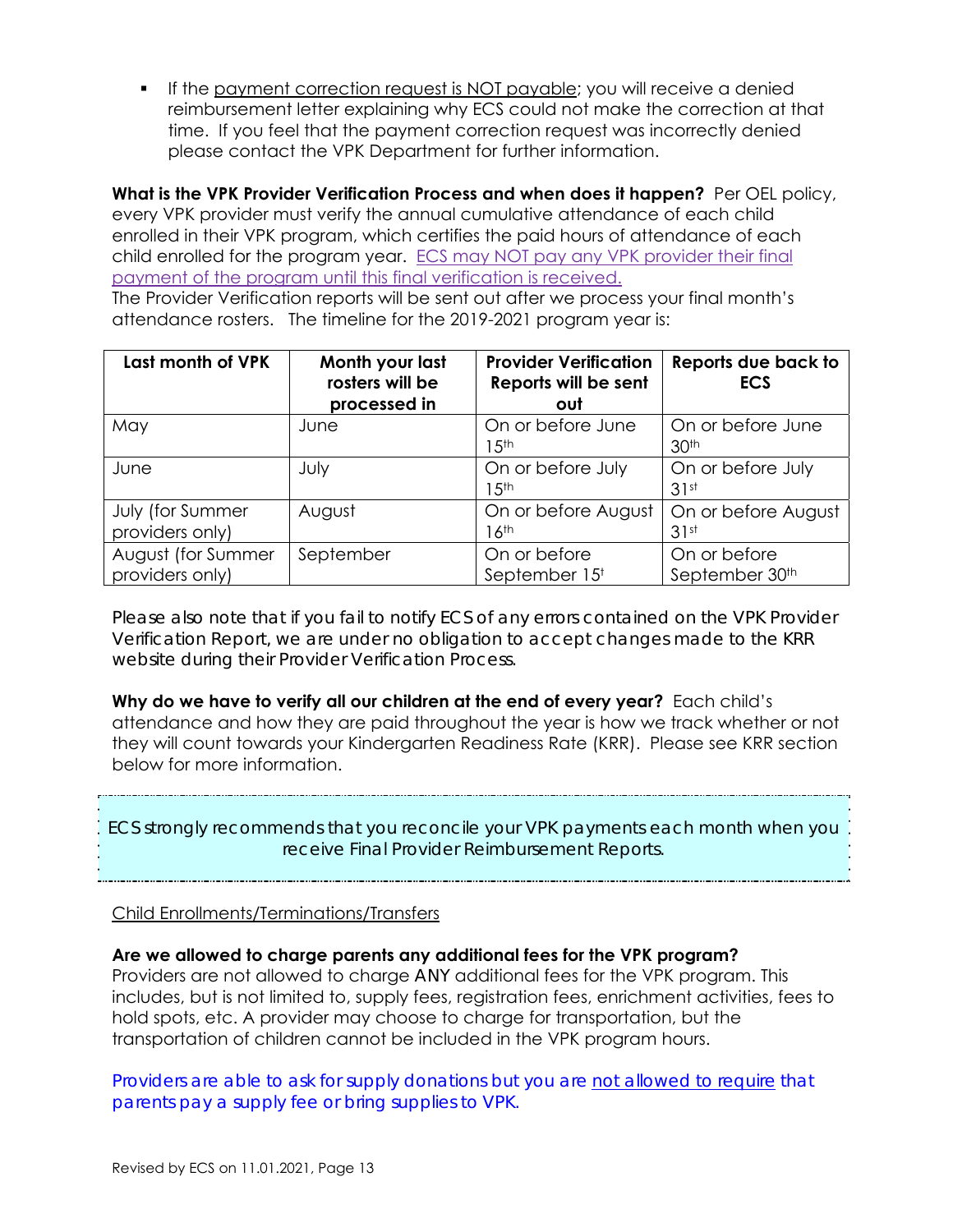**Are we allowed to require parents to enroll in wrap-around services as a condition of enrollment or continued enrollment in VPK?** No, a provider may not require a parent to enroll their child in wrap-around services as a condition of enrollment or continued enrollment in VPK.

**What do we tell a parent that would like to enroll in VPK?** Parents are able to register online (https://familyservices.floridaearlylearning.com/Account/Login). If a parent needs assistance registering, please direct them to our Family Services Department at (800) 238-3463. We will be able to inform the parent of all the necessary documentation, walk them through the process, and/or set up an appointment.

**We have a parent of a five year old, who does not feel that their child is ready for kindergarten; is this child eligible for VPK?** Possibly, depending on their birth date. Effective July 1, 2016, four-year-old children with birthdays from February 2<sup>nd</sup> through September 1st will be eligible to enroll in VPK that year or postpone it to the next if they have not started kindergarten and have not previously enrolled in VPK. If the child is admitted into kindergarten then they would no longer be eligible for VPK funding. Florida law requires children to start school the year the child is six by February 1st.

If a child was born between September 2, 2014 and September 1, 2015, they are eligible to participate in either the 2019 -2020 School Year Program (540 hours) or the 20 Summer program (300 hours).

If a child was born between September 2, 2015 and September 1, 2016, they are eligible to participate in either the 2020 -2021 School Year Program (540 hours) or the 2021 Summer program (300 hours).

If a child was born between September 2, 2016 and September 1, 2017, they are eligible to participate in either the 2021 -2022 School Year Program (540 hours) or the 22 Summer program (300 hours).

That being said, just because the child is not eligible for VPK funding does not mean that they cannot attend your program on a private pay basis. OEL policy does allow for providers to have blended VPK classrooms (classrooms that contain both VPK & Non-VPK children), however the child will still count towards your total VPK ratio.

**Can we still accept children in our program after the 1st day of classes?** Yes, however, it is important to let the parent know they will not receive the full 540/300 hours of the VPK program.

**If a child has stopped attending our program, what do we do?** Please log in to the Provider Portal and go to your Enrollment Screen. Pick the classroom the child is in. Next to the child's enrollment information there is a terminate enrollment button. Follow prompts to disenroll a child.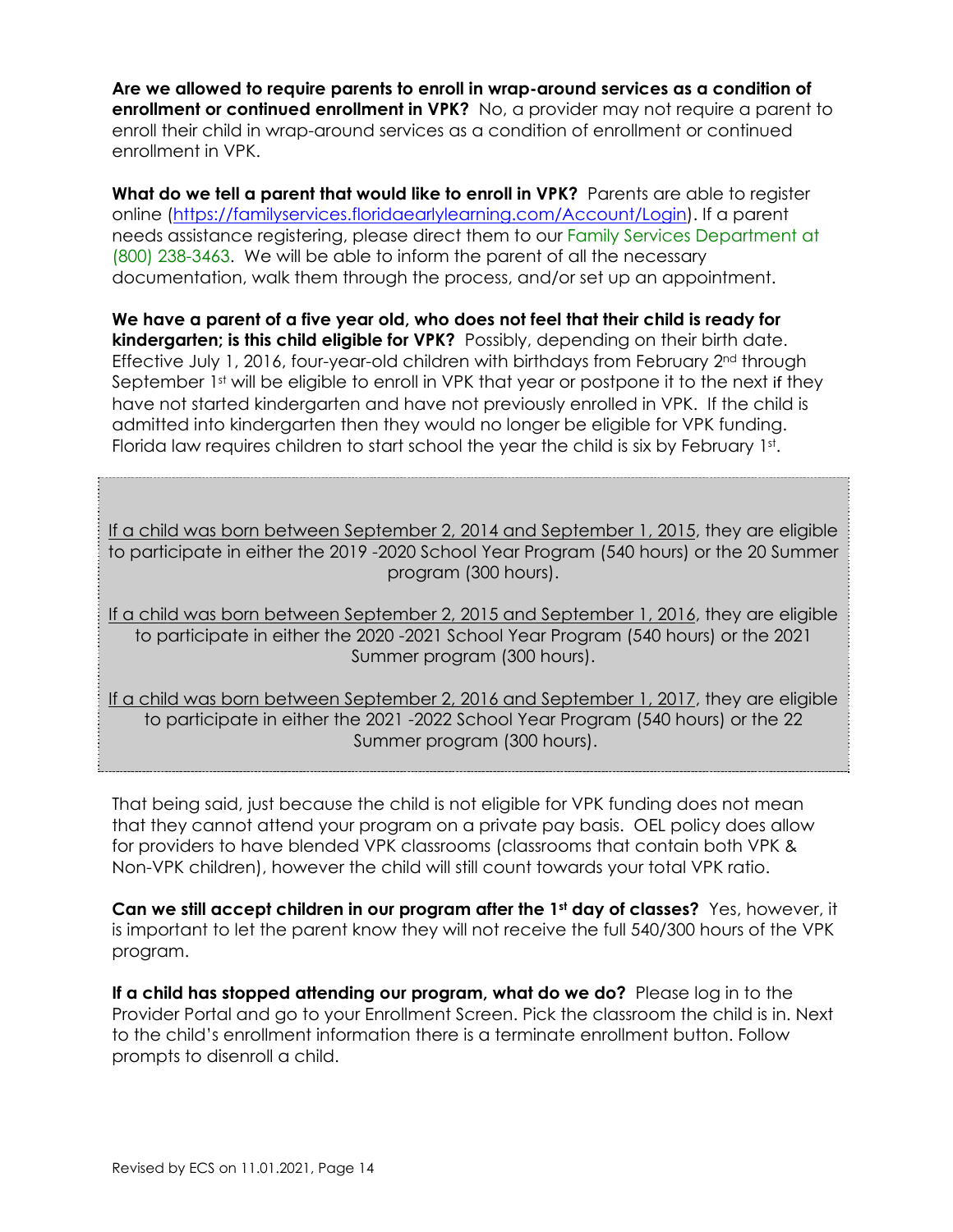**What happens if we dismiss a child from our VPK program?** If you dismiss/terminate a child from your program you are required to notify us in writing and specify the reasons that the student was dismissed with an effective date. To do that you will choose a termination reason within the process of terminating the child from your program.

**We have a child that is always late, doesn't show up, etc. Are we able to dismiss them from our program?** The OEL created VPK uniform attendance policy is for payment purposes only. Parents are required to follow your attendance policy (which you are required to give them at the beginning of the VPK year). If parents are not following your attendance policy then you are able to dismiss their child from your program; however you are required to inform us in writing of the reasons for dismissal. You can terminate the child's attendance through the provider portal and note the reason in the termination sreen.

**It has come to our attention that some providers and parents have the misunderstanding that ECS terminates children from the VPK program as a result of excessive absences and non-attendance. We would like to make it clear that ECS does** *not* **terminate children from the VPK program once they are initially determined eligible. We ask that you ensure the information you provide to your parents explains this clearly.** 

**What is the procedure for transferring a child to another classroom (within my VPK program with the same physical location)?** To transfer a child from one classroom to the other, you will log in to the Provider Portal and go to the Enrollment tab, Manage VPK Enrollments. Choose the classroom that the child is currently end and pick Change Classroom button. Follow prompts for classroom changes within that screen. Please note, if the child has not received any funding in the original classroom, please choose Never Attended option and enroll the child in the correct classroom.

**What is the procedure for transferring/reenrolling a child to another facility?** If a parent would like to transfer/reenroll their child, they must log into their Family Portal account to start the process and to see if this is still an option. Parents are only allowed to transfer their child if they meet certain criteria in accordance with Rule 6M-8.210. ECS **cannot pay** for any days before a VPK transfer is approved in the Family Portal.

**We have a parent that would like to transfer to our program, but they have attended VPK in another county/coalition. What do they need to do?** The required procedure for a child transferring/reenrolling from a county/coalition not serviced by ECS is exactly the same as a child transferring facilities within the county/coalition. They must log into their Family Portal account to start the process and to see if this is still an option. *If* transferring is still an option, they should monitor their Family Portal account for the status of their reenrollment request. Upon approval the parent will need to print out the certificate and turn it into the provider for enrollment.

**What happens if our enrollment drops below four children?** After the initial advance payment for a class, the provider does not violate the minimum class size if fewer than four VPK students remain enrolled for the class. However, if a VPK class is composed of four or fewer VPK students, the provider may not dismiss any student from the class unless: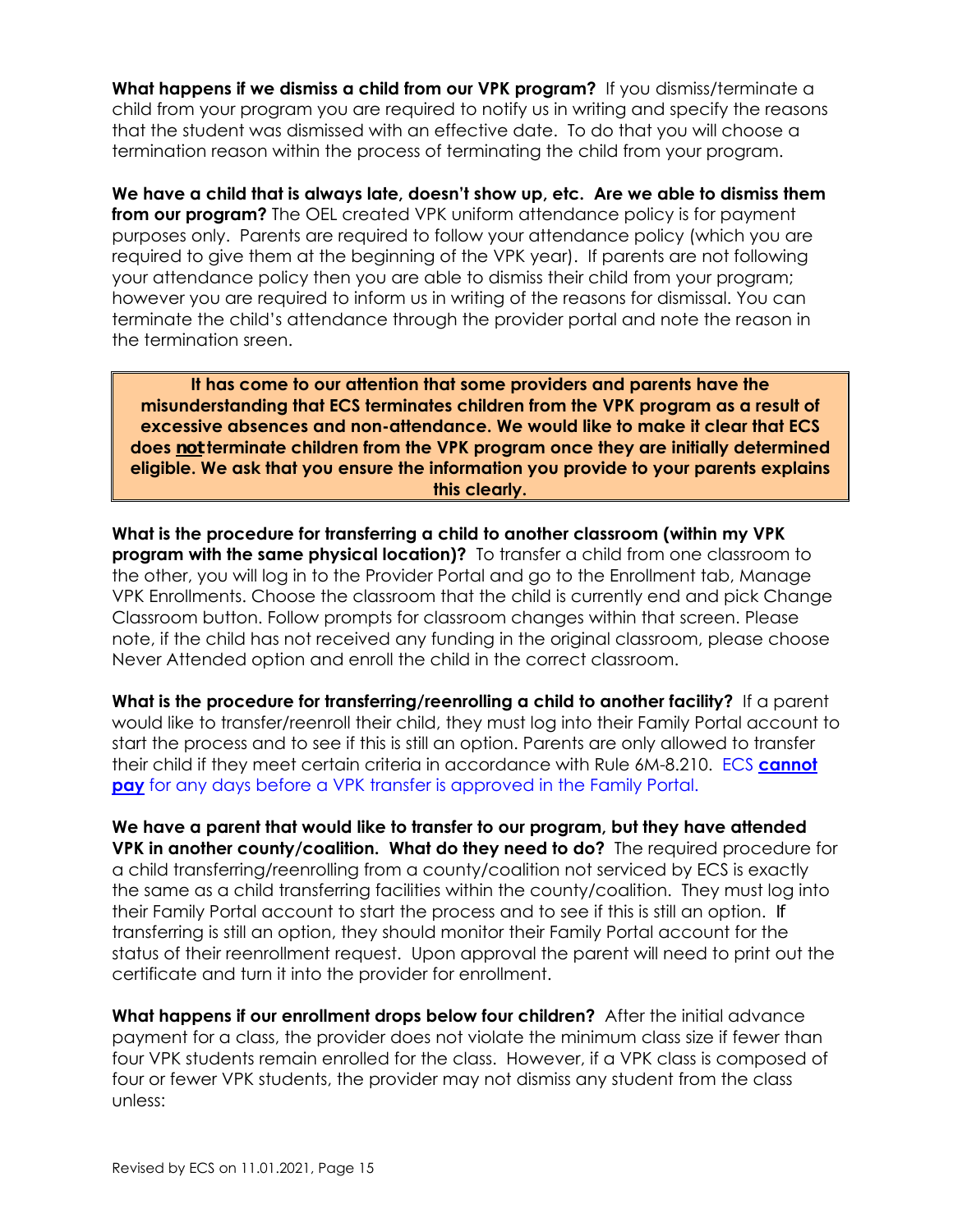1. The provider documents in writing the student's noncompliance with the applicable conduct or attendance policies of the provider AND 2. The provider submits the documentation to Episcopal Children's Services no more than three business days after the student is dismissed.

#### **Program Details (applications, educational credentials, etc.)**

**What is the earliest we can request applications for the next program year?** ECS can start initiating applications only if the provider has an active profile for that program year. Providers should have access to the next program year's profile every January 1st. The Provider Portal is maintained by the state and therefore any access to the portal can be affected by technical difficulties and/or system updates so this timeline is subject to change without notice.

All applications and profiles must contain the required supporting documents uploaded into the Provider Portal before a provider can be fully approved/certified for the program year.

Due to the somewhat complex nature of the VPK application process we highly encourage providers to apply for the new year as early as possible, however we understand that is not always plausible to apply for VPK this early.

**How do I apply to be a VPK provider?** Potential VPK providers are required to have a Provider Portal account found here,

https://providerservices.floridaearlylearning.com/Account/Login. Once an account is registered, the provider will need to complete the Provider Profile and Business section of their record and submit them for activation. ECS will look over the information making sure it matches the supporting documentation uploaded (see docs required for upload below) and activate the account. We will then initiate the VPK APP in the portal for completion. Once the Provider Profile and VPK APP have been certified, the VPK Contract will be initiated. When all three of those steps have been completed and certified you will be an approved VPK Provider!

Provider Profile required VPK documents (please note, if you are a School Readiness Provider, there may be more required documents per the contract): \*Documentation of General Liability and Automobile Insurance. If you do not transport children, please contact the VPK department for the Auto Waiver (attachment 1).

\*DCF License/Accreditation Certificate/Gold Seal/Religious Exemption Letter

#### VPK APP required documents:

\*VPK Attendance Policy

\*DCF transcript showing Director Credential (must be VPK endorsed if issued after 12/31/2006).

\*FDLE/FBI DCF Clearinghouse screening dated 7/1/2016 or later.

\*DCF Transcript showing lead teacher or sub qualifications.

\*DCF Affidavit/Attestation of Good Moral Character (07/2014 or 01/2015 version if hired prior to 10/25/2017, 10/2017 version if hired after 10/25/2017).

**What is a Provider Contract?** A provider contract, OEL-VPK-20, is a contract between the Coalition and you, the provider, agreeing to observe the policies of the Coalition &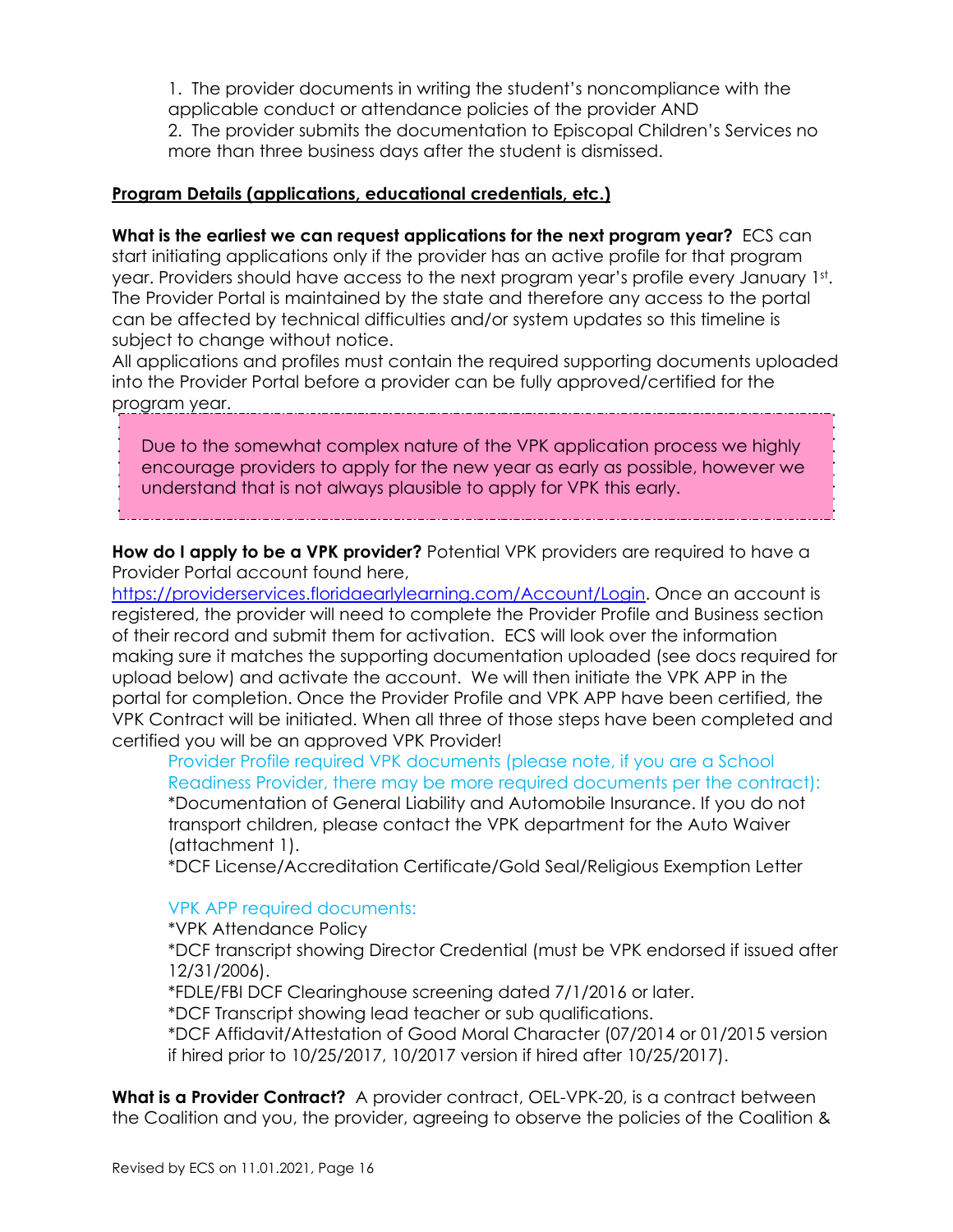the Division of Early Learning since you are receiving funds from the OEL through the Coalition.

**Do we have to submit a VPK application every year?** Yes, VPK is voluntary for both parents and providers so the only way that ECS knows that you plan on participating is when you complete the application process *every year*. Additionally, the provider applications were created to only cover one program type (School Year or Summer) and program year.

**How long will it take for us to become a certified VPK provider? How early should we submit our VPK APP?** There are a number of factors that ao into certifying a VPK program and the earlier you submit your paperwork the better. It is NOT uncommon for the whole approval process, submission to certification, to take several weeks. In each email correspondence after submission you will be informed if you are certified to offer VPK OR if any additional information is required. Additionally, ECS requires that VPK providers be fully approved *at least* 2 weeks before their anticipated start date.

**We do not have all the supporting documentation to accompany our VPK APP, should we wait until we have everything before submitting our paperwork?** You can, but it is not required or advisable especially if you are new to the VPK program. ECS will not be able to certify your VPK program until all required documentation is received but given the time necessary to process applications it is best to submit your applications & the supporting documentation that you do have as early as possible.

**Our program will not be open/ready to start VPK until the middle of the year, is this too late to do VPK?** It is almost never too late in the year to become a VPK provider. While a majority of VPK providers begin their program around the public school start dates, this is not required. As long as you are approved at least 2 weeks before your anticipated start date and are able to include the 540 hours before June 30th, you can begin your program at any time.

### **Our program has already started and we would like to split our 2 classes of 18 children each to 3 classes of 10 children each. Can we still do that?**

Changing from 2 classes of 18 to 3 classes of 10 (or any similar combination) would mean that you would have to open a 'new' VPK classroom (regardless of whether the teacher and/or student have been with your program). The 'new' classroom could not start until it has been approved by ECS and must contain a new 540 hour calendar (for the school year program) or 300 hour calendar (for the summer program). Classrooms with different start/end dates will be subject to different administration and submission deadlines with respect to VPK Assessment.

**Are we able to add a VPK classroom in the middle of the year?** Yes, you may start a new VPK classroom at just about any time during the program year. Just remember that the start date cannot be before the class is approved and it must contain the necessary 540 hours (for the school year program) or 300 hours (for the summer program). Classrooms with different start/end dates will be subject to different administration and submission deadlines with respect to VPK Assessment.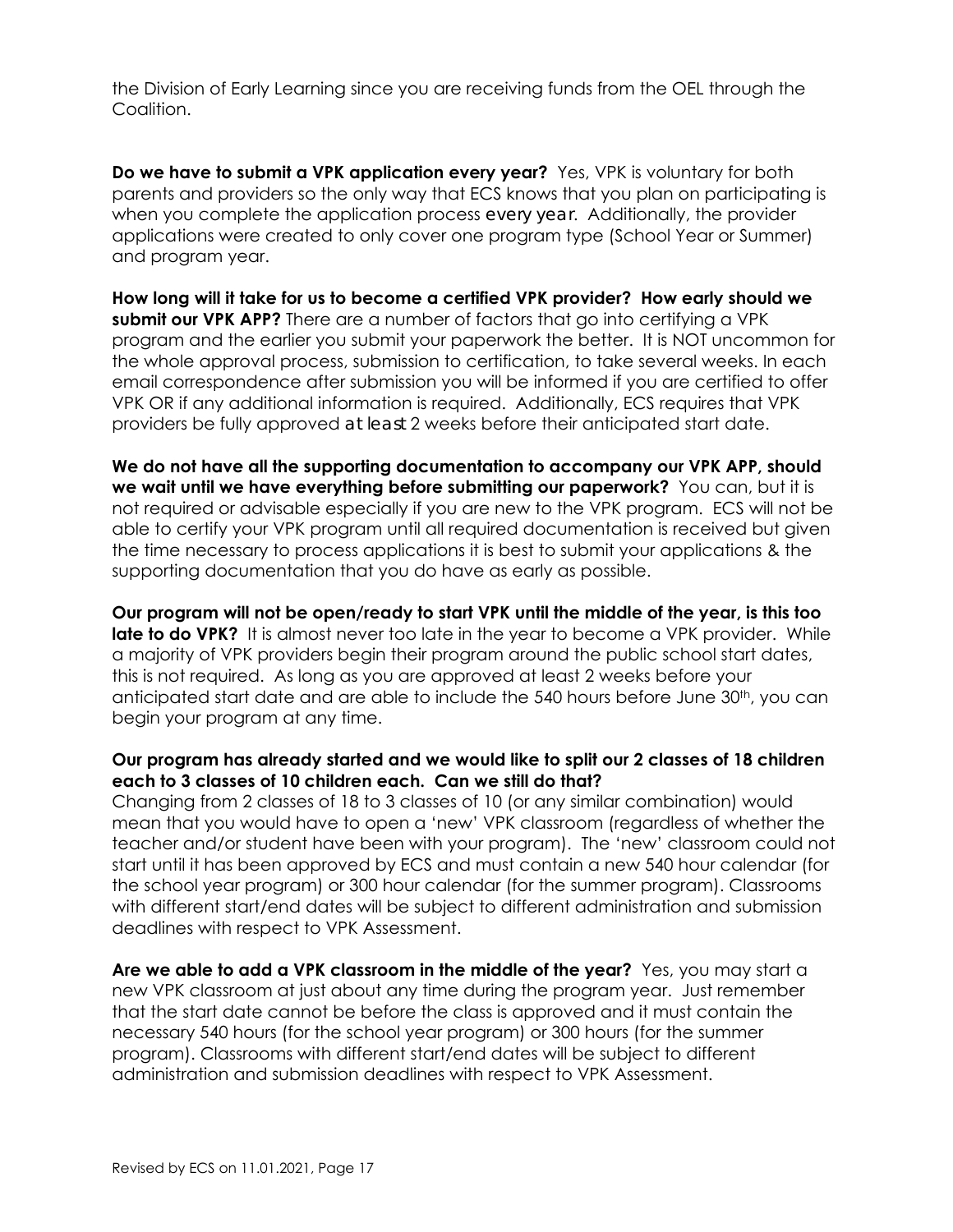**What happens if we are certified for a VPK classroom but it never begins?** This is not a problem, simply contact the Contract department. We will walk you through updating the VPK APP in the Provider Portal.

**How do we inform you of changes to our VPK program?** Any changes made to your VPK program *must* be immediately reported to ECS along with the updated VPK APP & supporting documentation submitted in the Provider Portal. If you have any questions about the proper procedure or what needs to be submitted please contact the VPK Department.

If there is a change in director the Provider Profile AND the VPK APP with supporting documentation must be submitted in the Provider Portal.

## *Important note: Once your program has started you may NOT be able to make changes to your Classroom hours or Holiday schedule.*

**What is the teacher-to-student ratio for the school year program? For the summer program?** Each VPK class must have a minimum of 4 VPK children to begin (school year & summer). There must be at least 1 credentialed instructor for every 11 children and a credential instructor & assistant if there are 12-20 children (per Senate Bill 2120). No school year classrooms may contain more than 20 children (VPK & Non-VPK).

For the summer program there must be at least 1 credentialed instructor for every 12 children. No summer classrooms may contain more than 12 children (VPK & Non-VPK).

**Can I have blended classroom (VPK & Non-VPK children)?** Yes, a VPK provider may organize a VPK class as a blended class, instructing children enrolled in the VPK program together with children not enrolled in the program. However the following requirements must be met:

- b. There must be at least 4 VPK children to start the classroom
- c. All children will be counted towards your total ratio (1:11 or 2:20 for the school year program and 1:12 for the summer program)
- d. The class may not be organized in such a way that prevents you from implementing a developmentally appropriate curriculum.

**Are we able to instruct two of our VPK classes as one group?** No. It is fine to have two classrooms/groups in the same room; however they should be kept separate to maintain VPK ratio. As always, a provider should adhere to teacher-to-student ratio, square footage per child, licensing requirements or any other state or local requirements.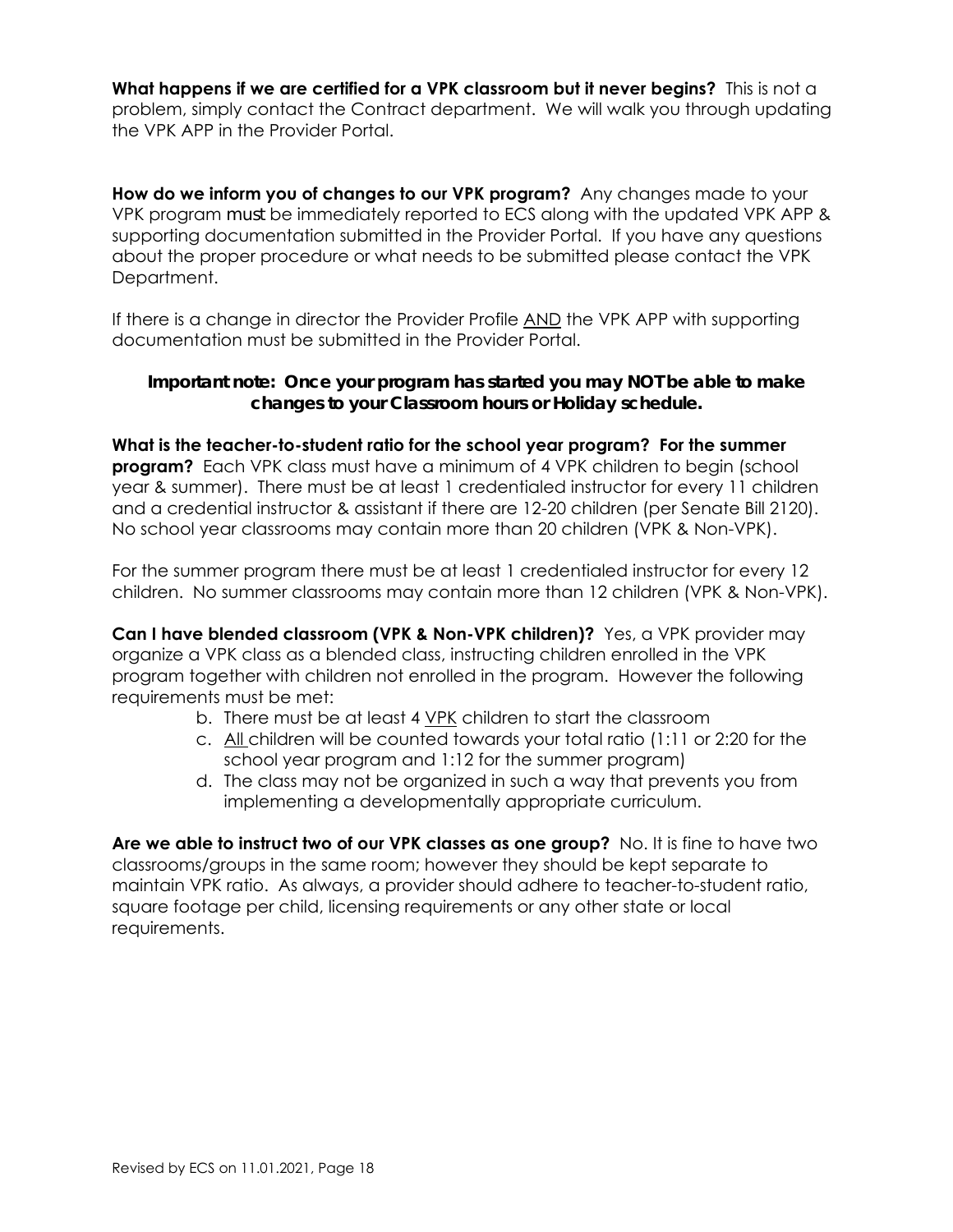**What are the insurance requirements?** Private providers are required to upload documentation of their general liability insurance, automobile insurance (if pre-k children are transported), and workers' comp (where required by law). Liability insurance must meet the following requirements:

\*Coverage/Occurrence must be at least \$100,000 \*General Aggregate Coverage must be at least \$300,000 \*Coalition as an Additional Insured **AND** Certificate holder ELC of North Florida 8443 Baymeadows Road, Suite 1 Jacksonville, FL 32256

### *\*\*Note: If you do not transport pre-k children and/or are not required to carry workers' comp, please request attachment 1 from the VPK Department.\*\**

**What is the VPK endorsement on my director's credential and do I need it?** At this time, if your director's credential was issued in 2007 or later, then you are required to have the VPK endorsement on your director's credential. To receive the VPK endorsement on your director's credentials you will need to (all available online through the DCF training website):

- 1. Complete the Emergent Literacy for VPK Instructors,
- 2. Complete the VPK Specific Competencies, also known as the VPK Director's Credential Endorsement Course,
- 3. Complete the Standards or Four Year Olds, **or** Implementing the Florida Standards in Preschool Classrooms: 3 Years Old to Kindergarten (available July 2018)
- 4. Mathematical Thinking for Early Learners,
- 5. Language and Vocabulary in the VPK Classroom

After completion of all five courses, your transcript should update automatically to show the endorsement.

### **Simply taking the VPK Director's Credential Endorsement course does NOT mean that your director's credential is VPK endorsed. You must complete all the steps listed above.**

**Do directors need a current Level II background clearance?** Yes, All VPK staff including directors will be required to have current Level II background clearances (as defined by the Division of Early Learning).

### **What is a Level II background clearance as defined by the Division of Early Learning and who is required to have it?** The Level II includes the following:

- FDLE/FBI Clearinghouse Screening (dated July 1, 2016 or later) **AND**
- DCF Affidavit/Attestation of Good Moral Character

# **ALL VPK staff are required to have the completed Level II background screenings before they can be in the VPK classroom.**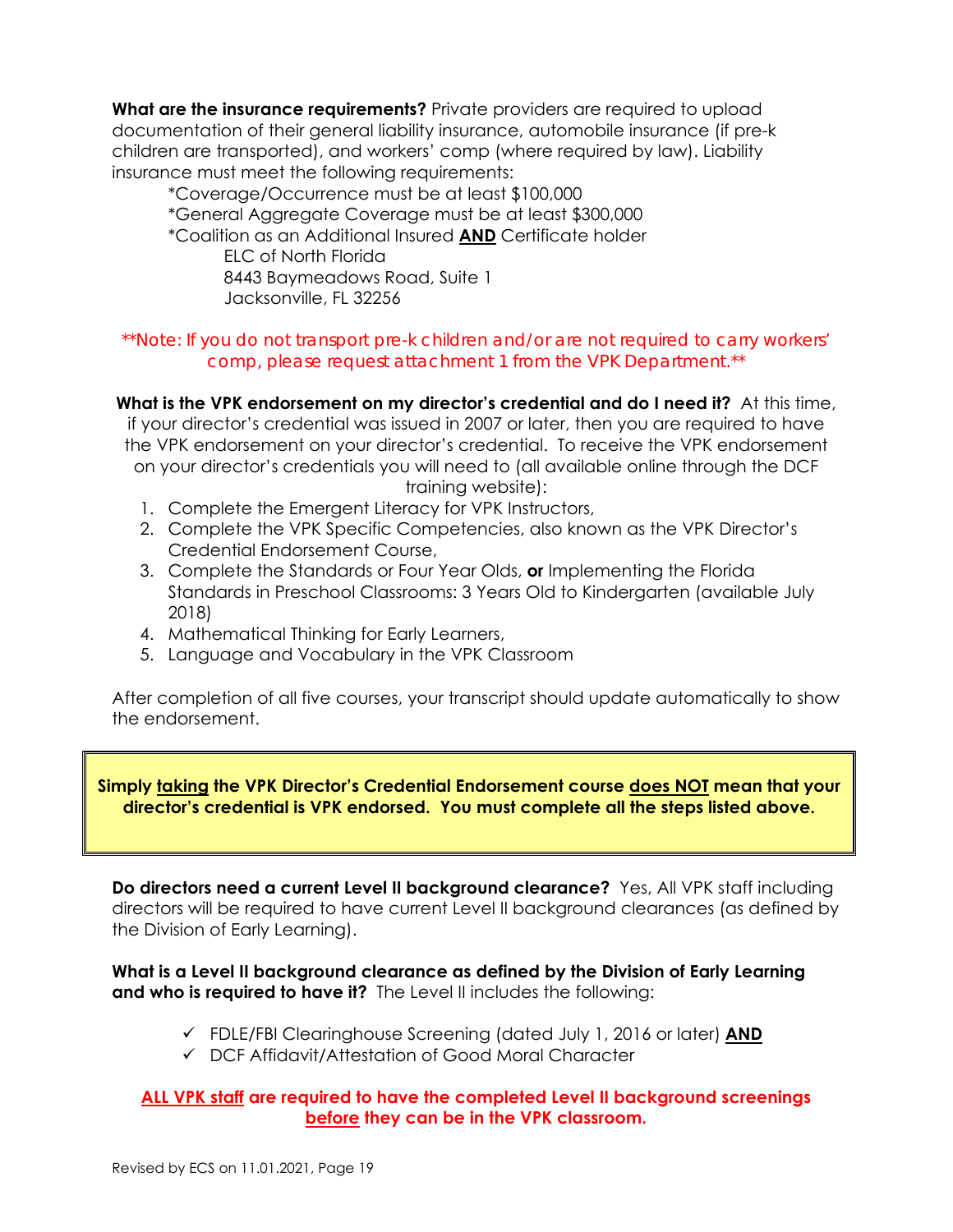**What are the educational requirements for a lead instructor and assistant for the School Year program?** There are no educational requirements for an assistant VPK instructor; however a lead VPK instructor must have one of the following:

> ▶ NECC (aka National CDA) or FCCPC (aka Florida Child Care Professional Certificate, Birth-Five)\*\*

#### **AND**

Emergent Literacy for VPK Instructors & Standards for Four Year Olds **or** Implementing the Florida Standards in Preschool Classrooms: 3 Years Old to Kindergarten (both available on the DCF training website) and applicable assessment training

### **OR (***one of the following in addition to applicable assessment training***)**

- $\triangleright$  A bachelor's or higher degree in early childhood education, prekindergarten or primary education, preschool education, or family and consumer science, **OR**
- $\triangleright$  A bachelor's or higher degree in elementary education, if the prekindergarten instructor has been certified to teach children any age from birth through 6<sup>th</sup> grade, regardless of whether the instructor's educator certificate is current, **OR**
- An associate's or higher degree in child development, **OR**
- $\triangleright$  An associate's or higher degree in an unrelated field, at least 6 credit hours in early childhood education or child development, and at least 480 hours of experience in teaching or providing child care services for children any age from birth through 8 years of age, **OR**
- $\triangleright$  An educational credential approved by the DOE as being equivalent to or greater than an educational credential described above.

*\*\*NECC & FCCPC are good for five years from the issue dates unless otherwise noted; some certificates do expire after three years. We can accept a copy of DCF staff verifications for NECC & FCCPC only if expiration dates are listed. School Age FCCPC is not acceptable; it must be Birth-Five.* 

*If a credential or background screening is due to expire during the program year, it must be renewed and uploaded to the online VPK Application BEFORE expiration to maintain eligibility in the VPK Classroom or as a VPK Director.* 

*The Contract Department will note upcoming expirations for your program when your program's VPK Application is certified.* 

**VPK Assessment training is also required for VPK instructors for the school year and summer programs. Prior to administration each assessor must successfully complete How to Administer the Florida VPK Assessment (instructor led) or VPK Assessment Instructional DVD (available in each kit) for the VPK Assessment.**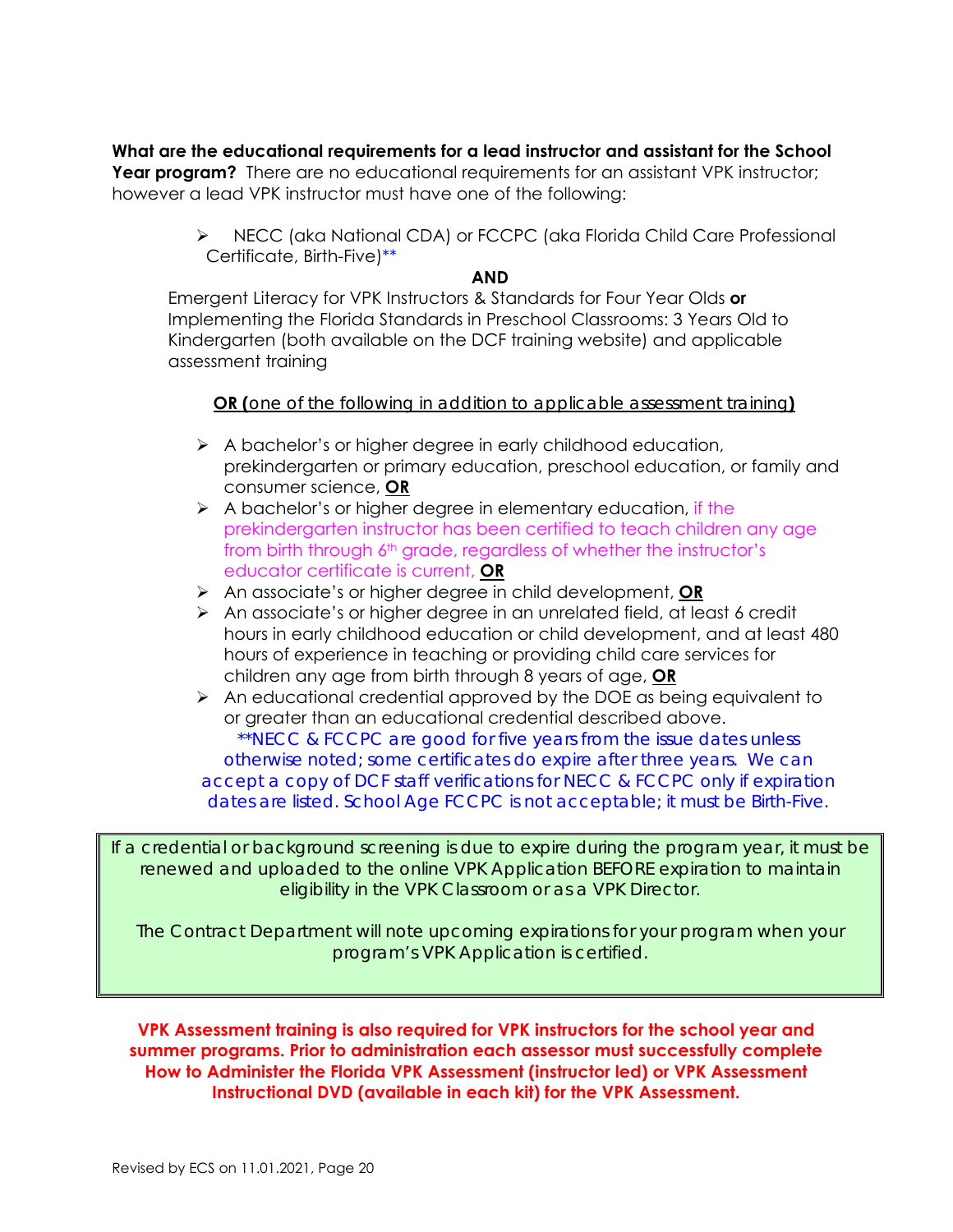**What qualifies a lead instructor and assistant for the Summer program?** There are no educational requirements for an assistant VPK instructor; however a lead VPK instructor must have one of the following in addition to applicable assessment training:

- A valid Florida Educator Certificate (can't be expired and must remain current through the program) **OR**
- $\triangleright$  A bachelor's or higher degree in early childhood education, prekindergarten or primary education, preschool education, or family and consumer science, **OR**
- $\triangleright$  A bachelor's or higher degree in elementary education, if the prekindergarten instructor has been certified to teach children any age from birth through 6<sup>th</sup> grade, regardless of whether the instructor's educator certificate is current.

**Our program uses VECHS for obtaining background clearances; can we use these for VPK?** No, VPK is NOT able to accept any VECHS (Volunteer and Employee Background Checks) background clearances. VECHS FBI results do not go through DCF and these results will not include seals & expunged records or hot files (hot files show if the person is wanted, has an injunction, or is on probation).

**How do we get ourVPK staff FDLE/FBI clearances?** You would need to go through the Background Screening Clearinghouse. More information, including vendors, can be found at http://www.dcf.state.fl.us/admin/backgroundscreening/.

**We hired a VPK instructor that was working for the local public school district. Can we use their school district background clearances?** No, once employment has been terminated with the school district their background clearances are no longer valid. You will need to complete new background clearances for these individuals.

**Do we have to follow our county's public school calendar?** No, you are required to create your own VPK schedule that also:

- Meets the 540 School Year/300 Summer Instructional hours requirement
- Start date is:
	- **i.** School Year: Not more than 14 days before Labor Day or before your county's uniform start date, whichever is earlier.
	- **ii.** Summer: Not before May 1st
- Fnd date is:
	- **i.** School Year: On or before June 30<sup>th</sup>
	- **ii.** Summer: Not on or after your county's public school uniform start date for the next regular program year.
- The total VPK days times VPK hours must equal exactly 540 (or 300 for the Summer program) hours and the total number of VPK days must divide equally by 540 (or 300 for the Summer program).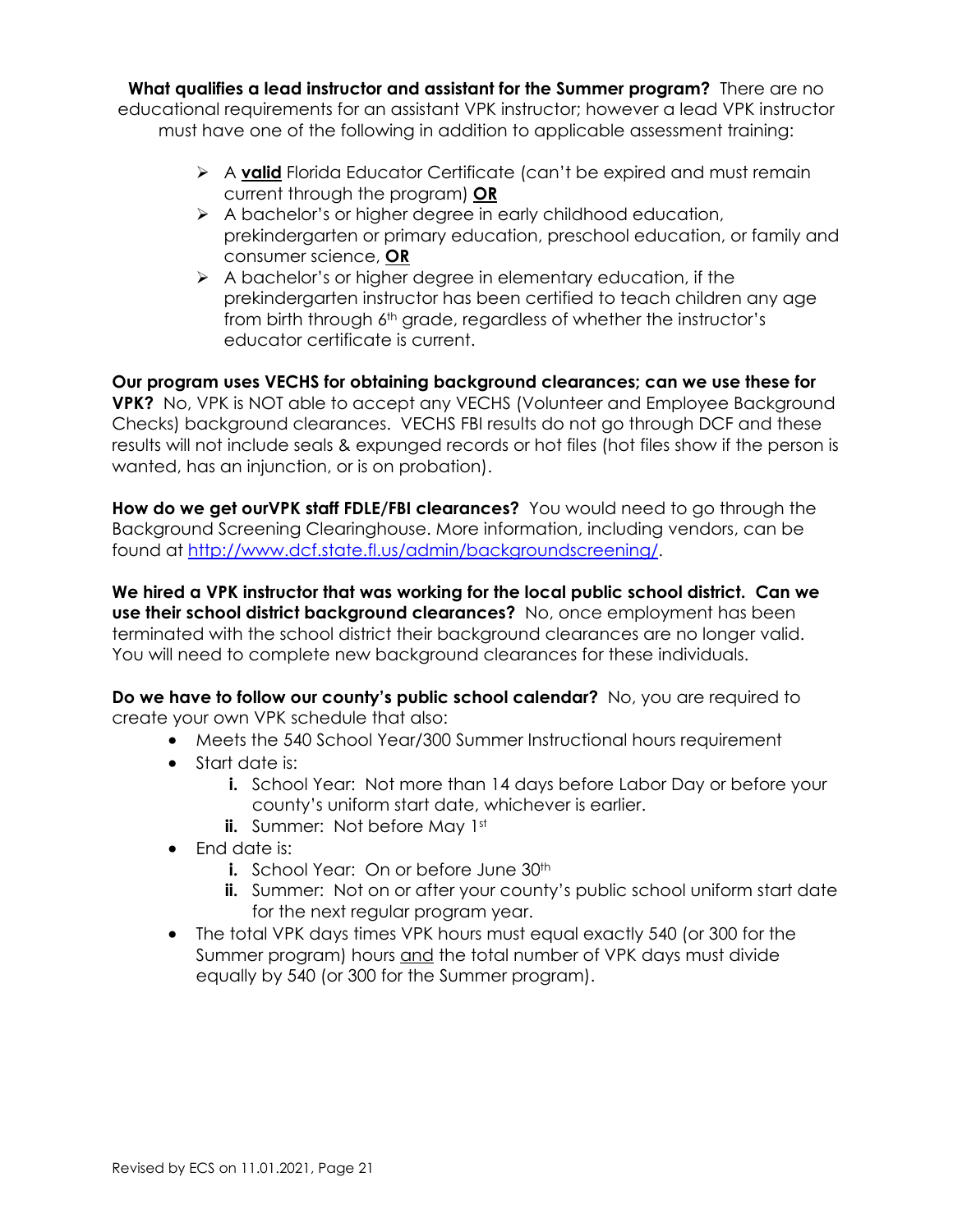#### Pre- and Post-Assessments

**What is the VPK Assessment?** The VPK Assessment is a mandatory assessment that must be administered to VPK students during the VPK program year. It is aligned with Standards for Four Year Olds and its benchmarks and is designed to be administered by the VPK instructor.

**How do we get the assessments?** Providers are responsible for ordering their own materials each program year from this website:

https://brightbeginningsfl.org/login.aspx and then administering & submitting the data by set deadlines on the Bright Beginnings website

(**https://brightbeginningsfl.org/login.aspx**). There are specific timeframes that both assessments must be administered and data submitted for AP1 & AP3. AP2 is only required for providers on probation that have chosen the Staff Development Plan, but is recommended for everyone to track children's progress through the program year.

**Is training required?** VPK Assessment training is also required for lead VPK instructors. Prior to administration each assessor must successfully complete How to Administer the Florida VPK Assessment (instructor led) or VPK Assessment Instructional DVD (available in each kit) for the VPK Assessment. Assessors do not necessarily have to be the lead VPK instructor assigned to the classroom, but must meet lead VPK instructor requirements and complete the assessment training.

Failure to comply with the administration AND submission deadlines will result in not being able to offer the VPK program for five years.

**"Assessment Period One" (AP1)** is the first thirty (30) calendar days of the VPK class schedule beginning with the first VPK instructional day and including non-instructional days. VPK Assessment data for AP1 shall be entered and submitted by VPK providers (or the school district on behalf of their public schools) on Bright Beginnings within **forty-five (45) calendar days** of the first day of each VPK class schedule.

 **"Assessment Period Three" (AP3)** is the last thirty (30) calendar days of the VPK class schedule ending on the last VPK instructional day and including non-instructional days. VPK Assessment data for AP3, shall be entered and submitted by VPK providers (or the school district on behalf of their public schools) on Bright Beginnings no later than **fifteen (15) calendar days** after the last day of each VPK class schedule.

#### Program Monitoring

**How often will our VPK program be monitored?** ECS will conduct an on-site monitoring at least once each program year per program type (e.g. if you offer the school year & summer program you will have a monitoring during each session). The monitoring visit will be unannounced; however for security purposes we will notify you (either by phone or e-mail) that we will be visiting your program in the coming weeks.

ECS is also monitored by its contractor (the Early Learning Coalition of North Florida) several times during each fiscal year to ensure accurate child/provider eligibility has been established and accurate payments have been made. Because of this, ECS may also request your attendance documentation at various times throughout the year.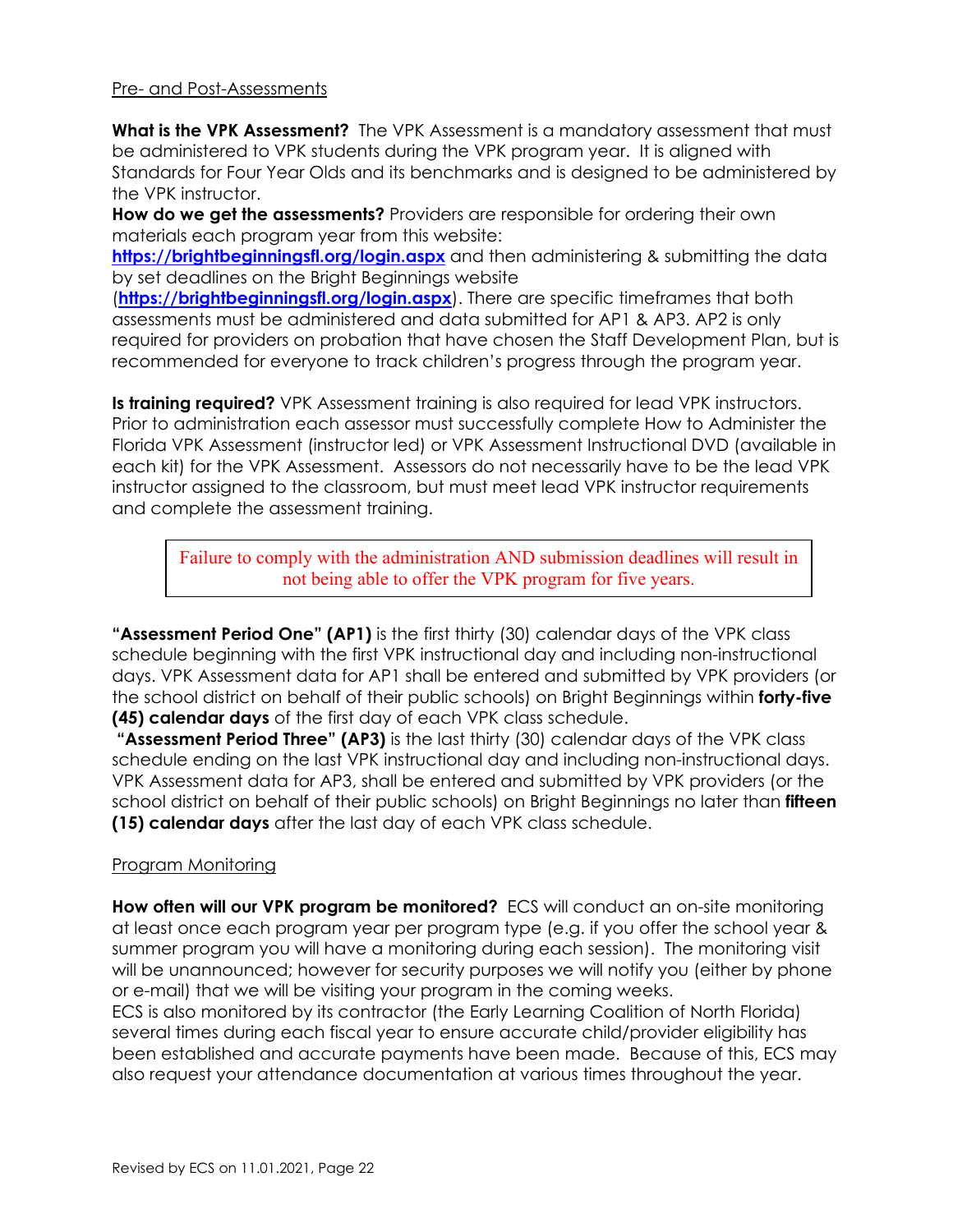**What can we expect during our VPK monitoring?** Your monitoring is broken up into two different portions, the on-site monitoring visit and the attendance monitoring portion.

During the on-site visit we will:

- A. Request to review and obtain COPIES of:
	- i. Parental Choice Certificates for specific children (*these children are randomly selected by ECS*)
	- ii. The selected children's sign in/out sheets (*if you are using the short form*)
	- iii. Your VPK attendance policy
- B. Observe in your VPK classroom(s). We are looking to see:
	- i. That the teachers in your classroom(s) match the ECS approved applications
	- ii. That the class(s) are within proper VPK ratio
	- iii. That your room meets the VPK Standards requirement

Will we receive a summary/report of the monitoring? Yes, after the on-site monitoring we will process the collected information and send out a letter.

If there are findings, we will offer technical assistance and request a corrective action plan (on program letter head) detailing how you will correct it for the future.

**What is considered a finding?** A finding can include, but is not limited to, any of the following:

- $\triangleright$  Your classroom being out of ratio (per VPK policy)
- $\triangleright$  Teacher changes in which ECS was not immediately notified of
- $\triangleright$  Unapproved subs in the VPK classroom
- $\triangleright$  PCC not completed properly (e.g. being signed too early or not being signed at all, boxes not being completed, not being dated by the parent, etc.)
- $\triangleright$  Changing your VPK attendance policy from what was approved with the VPK APP
- $\triangleright$  Using an outdated version of the form (AWI vs. OEL)

A finding does not necessarily mean that ECS will require the return of funds. We realize that mistakes will/do happen and, in certain instances, do allow for a certain percentage of errors. ECS' only goal is to ensure that your program is aware of OEL's position so that no funding will be lost in the future.

# **What is the correct procedure for completing the Parental Choice Certificates (PCC)?**

All versions of the PCCs must be signed:

- By the parent/guardian with full signature and date (staff should **NOT** be dating for the parent).
- $\checkmark$  On the last instructional date of the month or within the first two weeks of the new month.
- $\checkmark$  Be dated with the Month/Day/Year

It can be considered a finding if a PCC is signed too early. Signing before the end of the month means that the parent is only verifying that the child attended up until the date signed. Should an attendance discrepancy or attendance monitoring arise only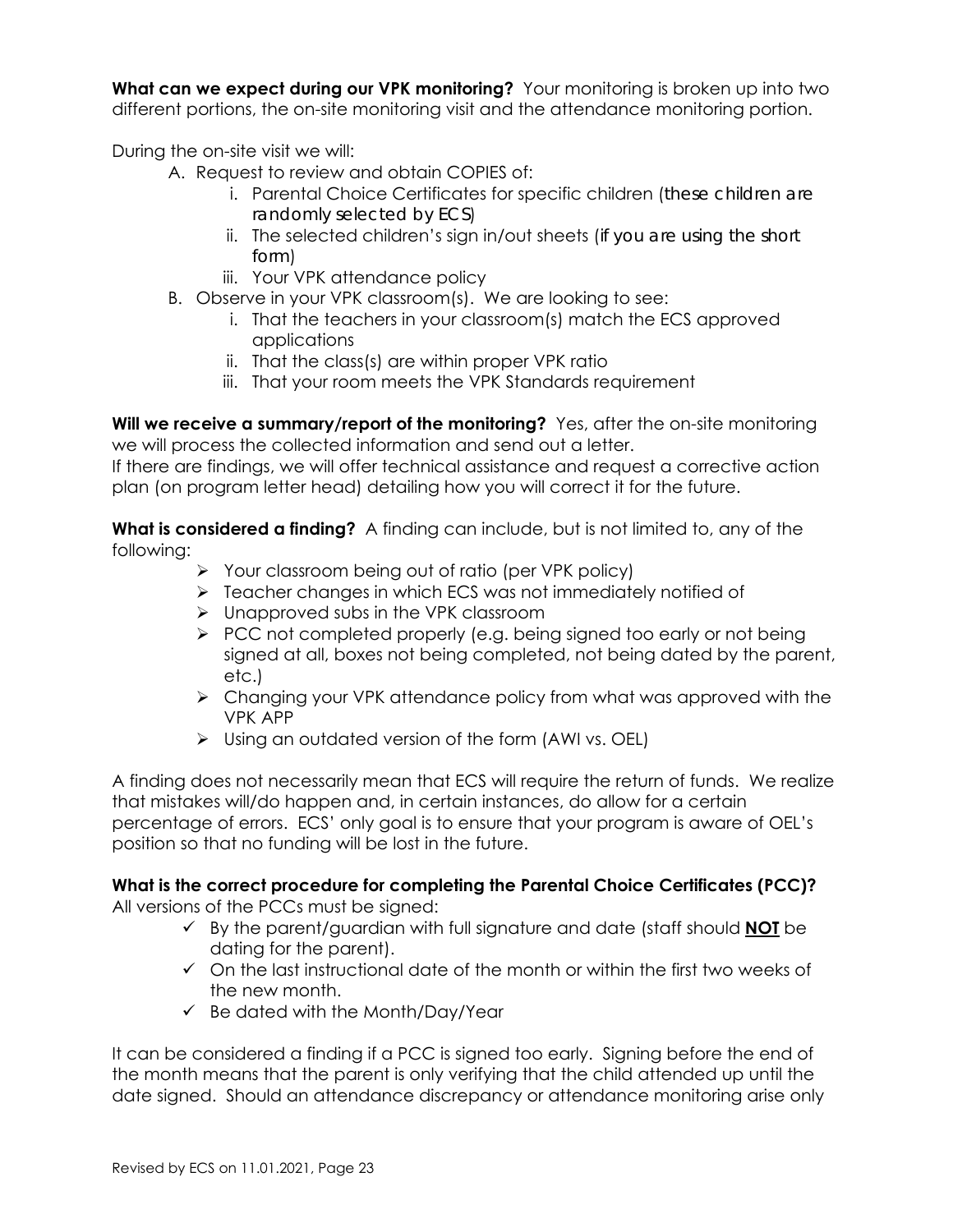dates on or before the date signed are eligible for payment unless a sign in/out sheet can be submitted to support payment.

It is not considered a finding if a PCC is signed late in the month (e.g. August's attendance is signed in late September or after). It is considered a best practice, however, and encouraged to have the PCC signed within the first two weeks of the following month at the latest as it helps to ensure accurate completion. If a PCC is signed after the following month (e.g. August's attendance is signed anytime in October or after) please note the extenuating circumstances and technical assistance will be provided.

*\*\*PCCs should NOT be dated for the parent, this is considered a finding.\*\**  Helpful hints for proper completion of the Long form: Before the parent signs the OEL-VPK 03L you must record the child's monthly attendance on the form or attach documentation to the form which shows the child's monthly attendance, we are looking for accuracy.

Helpful hints for proper completion of the short form & sign in/out sheets: The parent/guardian's FULL signature (initials, nicknames, mom/dad, etc. are NOT acceptable signatures) is required.

**Are there any tools available to us to ensure our program's compliance?** Yes, in addition to contacting the VPK department, the OEL-VPK 20 (VPK Statewide Provider Contract), this ECS VPK Provider Manual and OEL website are excellent reference points to keep your program in compliance with all VPK policies and procedures. Familiarizing yourself with all available tools is the best way to run a successful VPK program.

#### Kindergarten Readiness Rate

**What is the Kindergarten Readiness Rate (KRR)?** The Florida Department of Education (DOE)/State Board of Education is required by law to calculate a kindergarten readiness rate every year for each VPK provider of either the School-Year or Summer program. The VPK Kindergarten Readiness Rate measures how well a VPK provider prepares four-year-olds to be ready for kindergarten based upon Florida's VPK Education Standards. The VPK Standards describe what four-year-old children should know and be able to do by the end of the VPK experience. Kindergarten Readiness Rates as well as further information can be found on their website, https://vpkrates.floridaearlylearning.com.

**What information is used to calculate the readiness rate?** Your readiness rate is based on scores of children who tested ready on the screening measures, substantially completed VPK (attended 70% of the total program) and who are screened upon entry into kindergarten. The screening is administered by the district public schools for all public school kindergarten students. Children who participated in VPK and attended a non-public school for kindergarten are also provided the opportunity to participate in the screening.

**Will we have a chance to verify the children included in our KRR?** Yes, you will have a number of opportunities to verify the children that attended your VPK program. At the end of every program year ECS will send you a VPK Provider Verification Report (*further*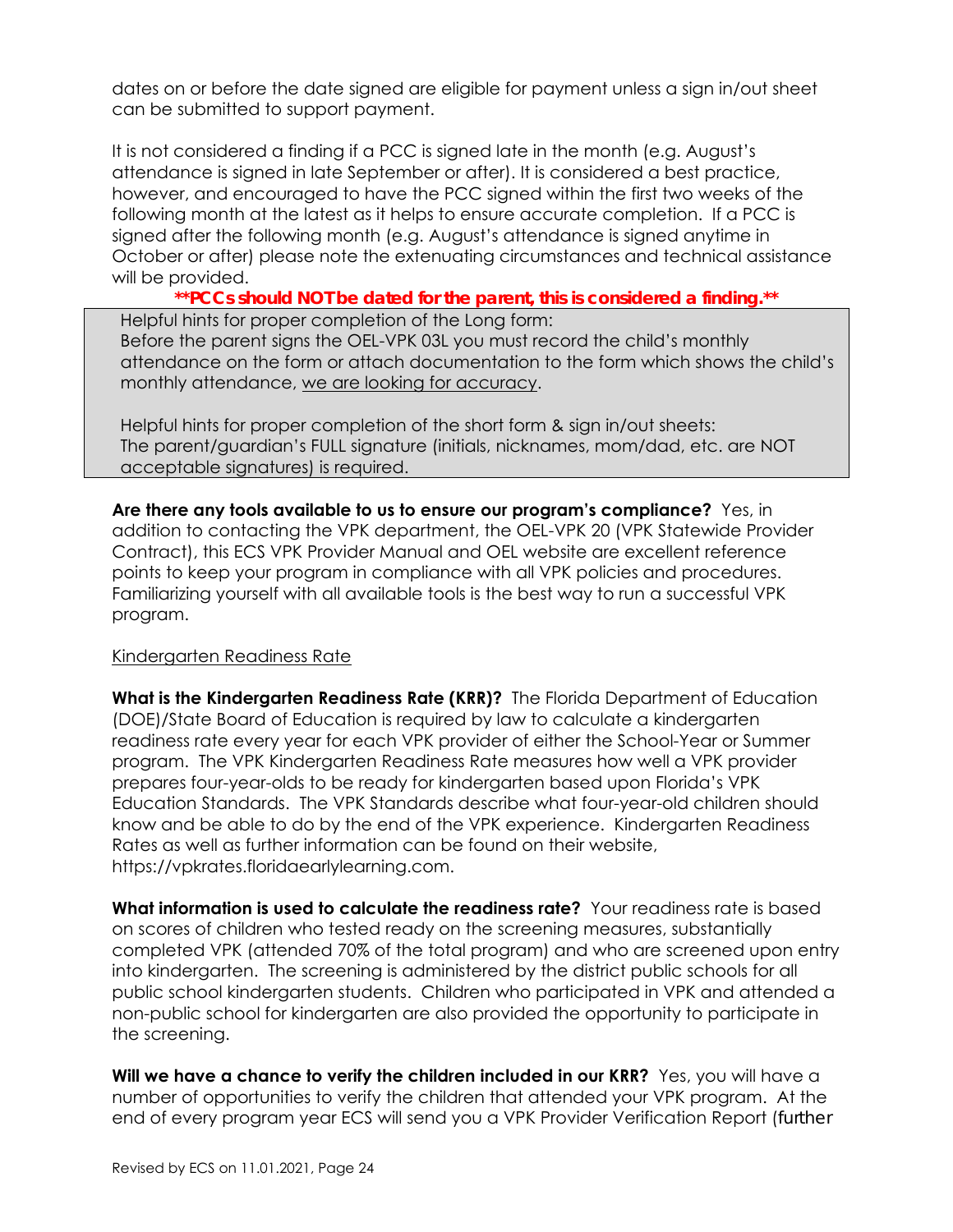*information about the verification report can be found in the above Reimbursement section*). This report lists all the children that have attended your program for that program year and the number of hours, absences, etc. that you were paid. If the report contains any discrepancies then you will need to notify ECS immediately, so that the situation can be researched and corrected, if applicable. You will also be given an opportunity to verify your children on the Kindergarten Readiness Rate website (https://vpkrates.floridaearlylearning.com).

**When are the KRR posted?** The exact time line of the verification process, release of rates, etc. varies each year but exact dates for the current year can be found on the KRR website (the time line is on the home page down the right hand side). The typical timeline is:

- 1. ECS Provider Verification Process (May-August, depending on your program end date)
- 2. DOE KRR website Provider Verification process (late Fall)
- 3. Release of Preliminary rate (Spring)
- 4. Release of Final KRR (Late Spring)

**What is a Provider on Probation (POP)?** This is a VPK provider whose readiness rate does not meet the minimum rate set annually by the State Board of Education. POPs will be notified by mail and will be required to acknowledge receipt of this designation online.

**We have been designated as a POP. What do we need to do now?** Please visit the Kindergarten Readiness Rate website (https://vpkrates.floridaearlylearning.com) to complete the Provider Acknowledgement form and to submit an Improvement Plan. Once the final rates are released staff will be contacting all POPs to help walk them through the process and offer any assistance the provider may require. During the program year you will also need to update your target area completion dates.

**What is ECS grievance policy?** A copy of the grievance policy can be found on the ECS website under Provider Services or by contacting ECS directly.

**We have a question not addressed in this packet, who do we contact for further information?** If you have a question about VPK and it is not addressed in this packet, please contact the Contract Department. This manual was created to help you as a VPK provider, so please let us know if you have any comments, suggestions, etc.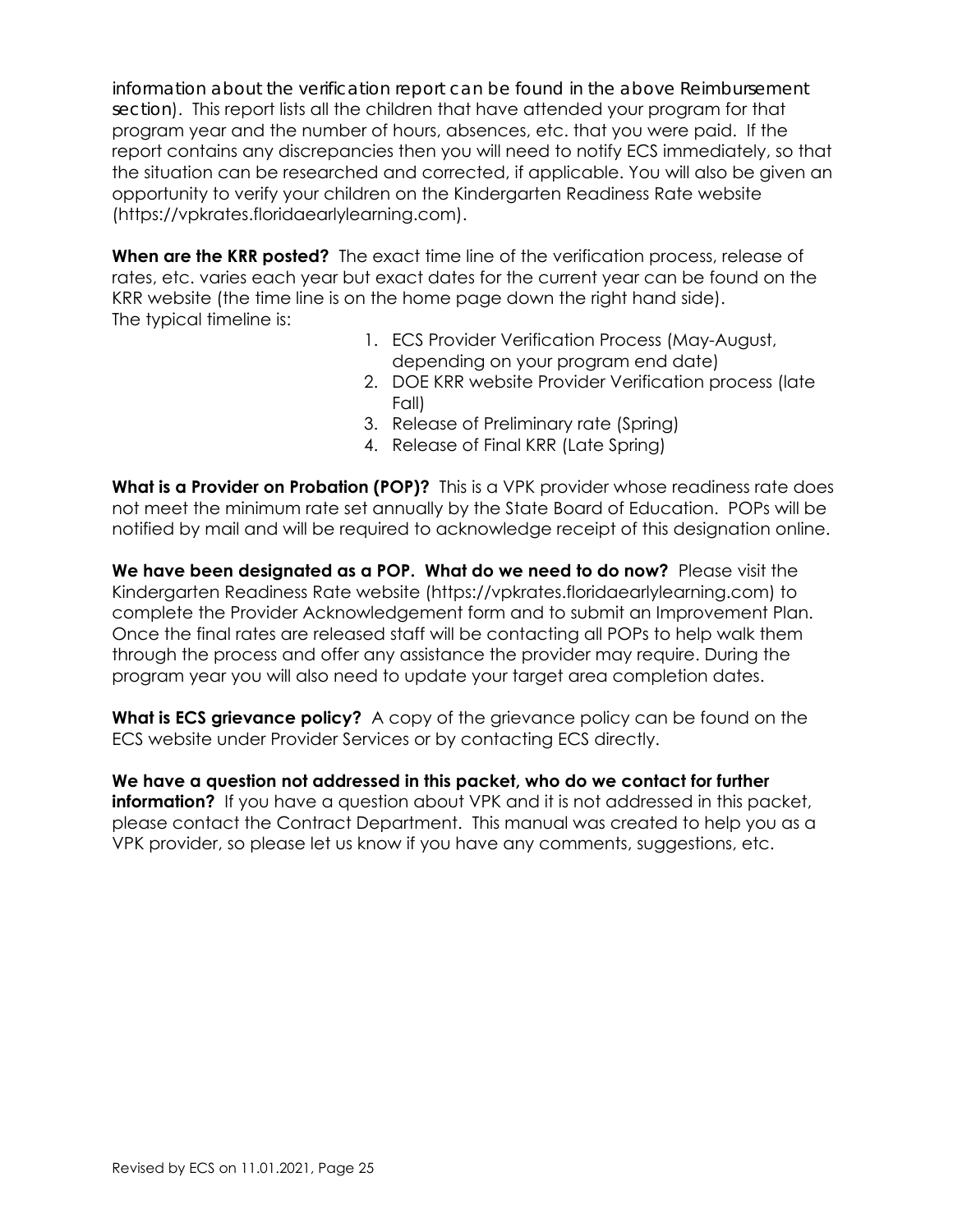# VPK Documents available at www.ecs4kids.org

### **Program registration forms**

- o OEL-VPK 20:Statewide Provider Contract: (created by OEL), completed in the Provider Portal.
- o OEL-VPK 20PP:Statewide Provider Contract Attachment for Private Providers: (created by OEL), completed in the Provider Portal.
- o OEL-VPK 20 PS:Statewide Provider Contract Attachment for Public Schools: (created by OEL), completed in the Provider Portal.
- o OEL-VPK 20A: Amendment to Statewide VPK Provider Contract: (created by OEL)
- o ECS VPK Provider Manual: (created by ECS), manual created to assist VPK providers with policies and procedures.
- o Substitute Instructor Form (created by ECS): used to inform providers of VPK sub requirements, also includes a tracking form to be maintained by the provider.

#### **Attendance/Reimbursement forms**

- o Blank Student Attendance/Parental Choice Certificate: Short form (created by OEL) Form sent to you at the beginning of every year that parents used to verify their child's attendance at the end of every month. You are required to keep the original on file and a copy may be requested by ECS at any time.
- o Blank Student Attendance/Parental Choice Certificate: Long form (created by OEL) Form sent to you every month with your rosters that parents used to verify their child's attendance at the end of every month. You are required to keep the original on file and a copy may be requested by ECS at any time.
- o Blank Attendance roster (created by ECS): used by provider if you mistakenly left a child off your roster, original required for submission.
- o VPK Payment Correction Request (created by ECS): used if you believe you were paid incorrectly for a child, original not required for submission.

#### **Termination forms**

o YPK Child Termination form (created by ECS): to be used to inform us of any child terminations, original not required for submission.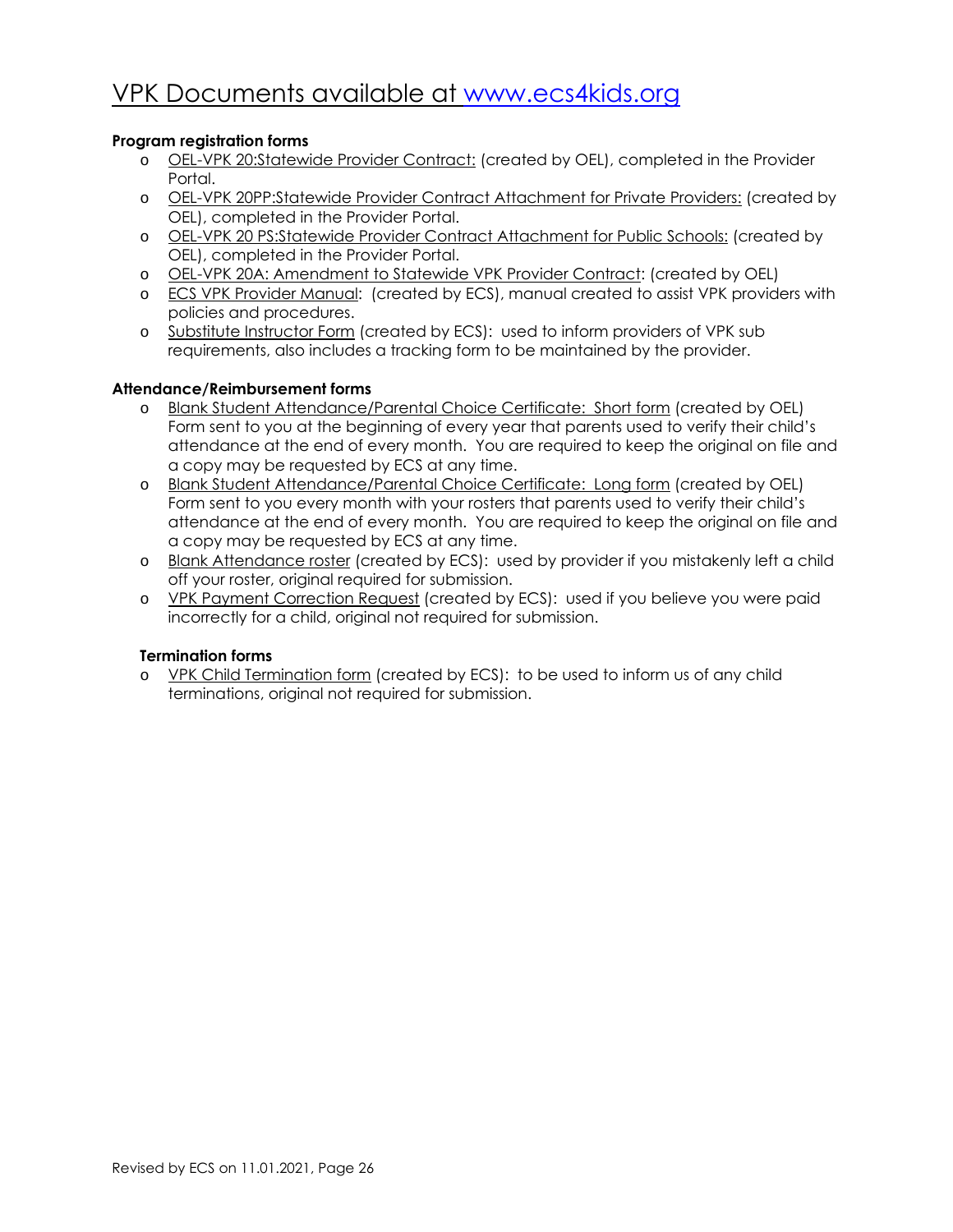# **VPK Provider Application Process**

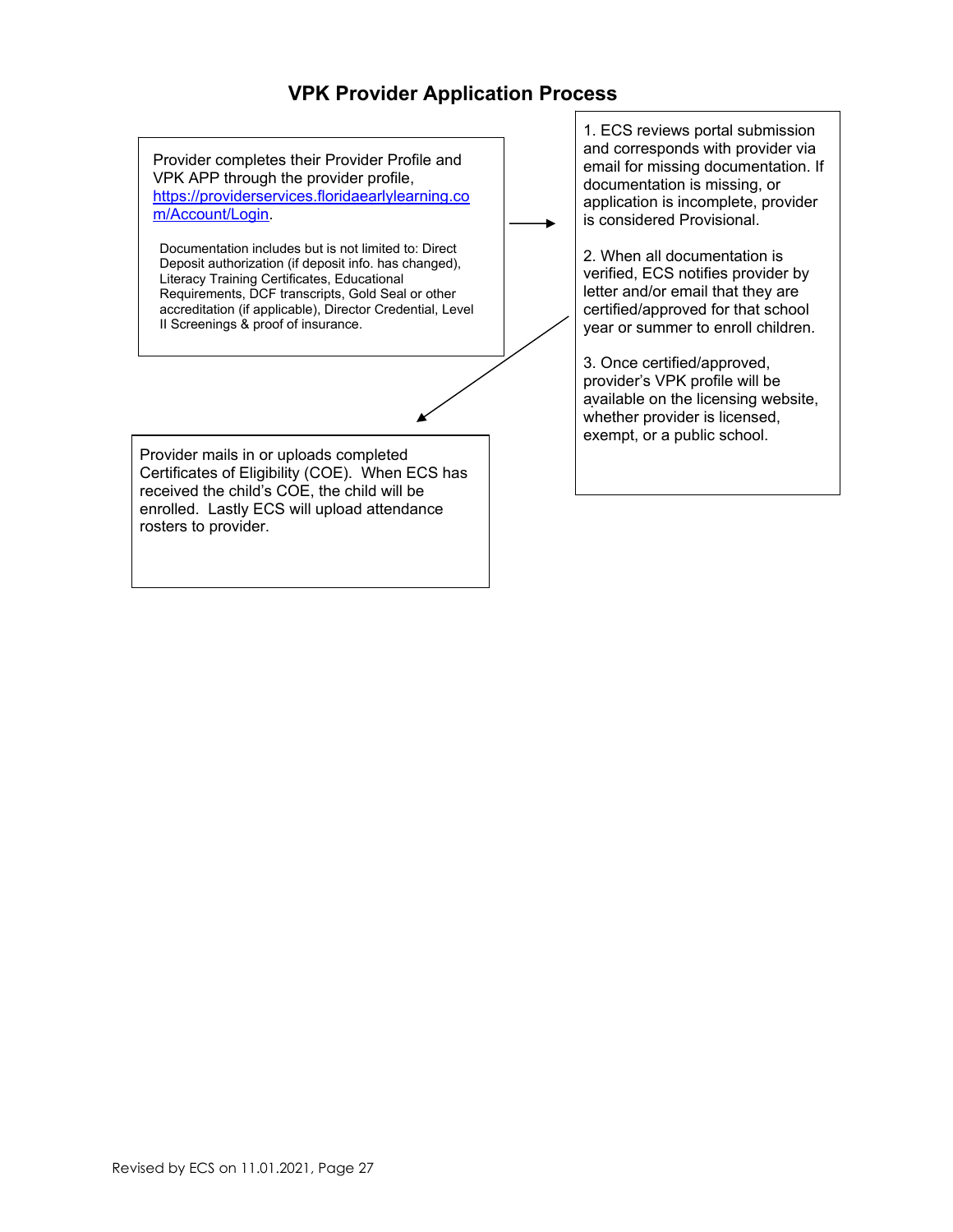# **VPK Child Enrollment Process**

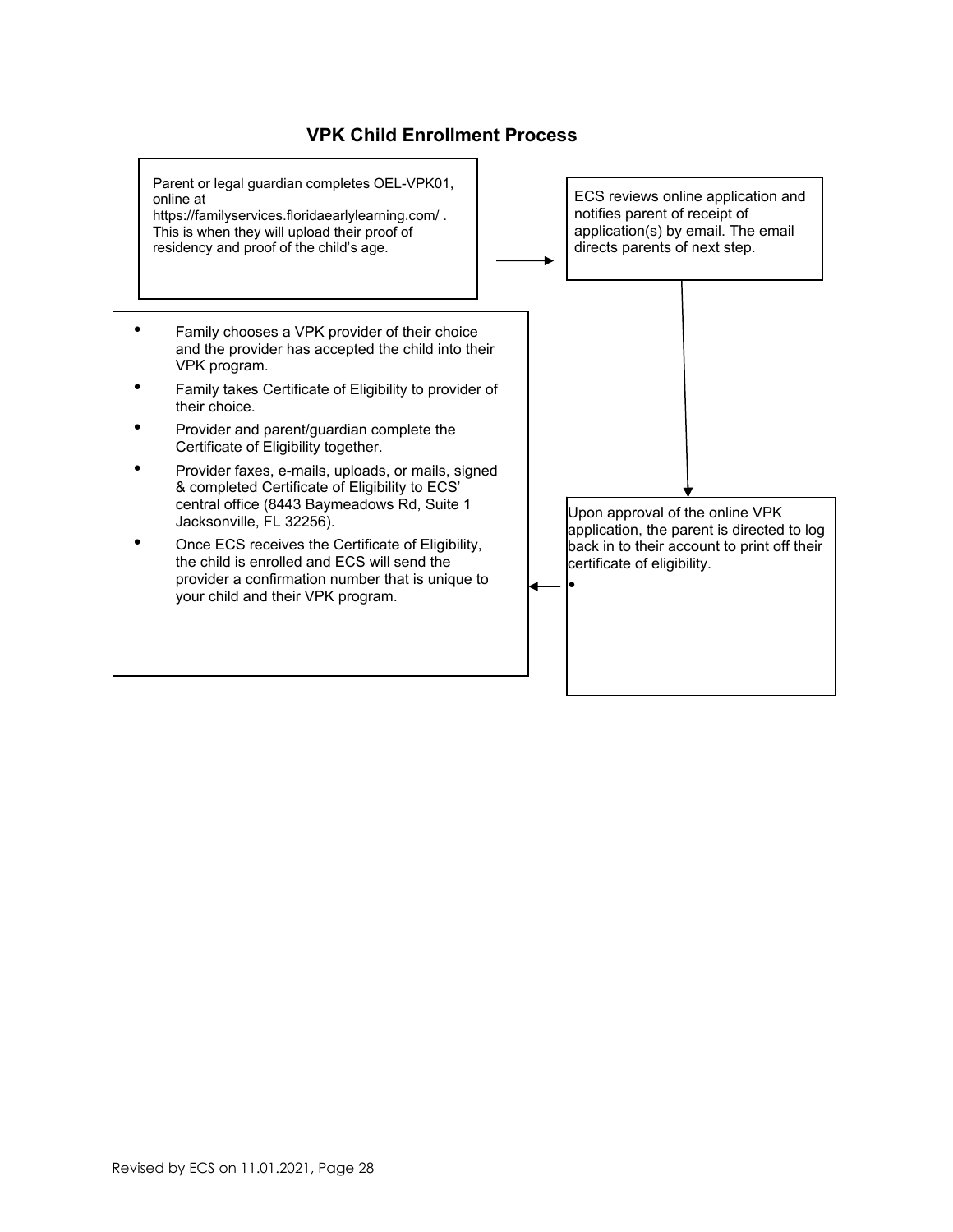# ACCEPTABLE PROOF OF AGE & RESIDENCY FOR CHILDREN APPLYING FOR VPK

### **What proof of age should I upload?**

We are allowed to accept as Date of Birth (DOB) documentation:

- A duly attested transcript of the child's birth record (birth certificate) Note: birth certificate must be an *official document*
- A duly attested transcript of a certificate of baptism or other religious record accompanied by an affidavit sworn to by the parent.
- A life insurance policy on the child that has been in force for at least 2 years.
- A passport or certificate of arrival in the United States showing the age of the child.
- An immunization record indicating the date of birth, signed by a public health officer or by a licensed practicing physician.
- A valid military dependent identification card
- If none of the evidential documents listed above can be produced, an affidavit of age sworn to by the parent, accompanied by a certificate of age signed by a public health officer or by a licensed practicing physician which states that the physician has examined the child and believes that the age as stated in the affidavit is substantially correct may be accepted.

### **What proof of CURRENT PHYSICAL residence should I upload?**

The document must: 1. Include the parent's name

- 2. Include the *parent's current physical address*
- 3. MATCH the address listed on the VPK application
- 4. NOT be a Post Office Box
- 5. Be one of the items listed below
- Recent/current (dated within 12 months of application submission) utility bills (if mailed to a P.O. Box, it will *normally* also contain the service address, if NO service address is listed then we are NOT able to accept it as proof of current physical residency)

*NOT* **Acceptable:** Cell phone, credit card of any kind, doctor's bill, bank statement, mortgage statements/closing papers, anything NOT in the parent's name or that doesn't list a service address.

**Acceptable:** Electric, water, sewage, gas, cable, satellite or land line phone bills in the parent's name with the service address listed.

- Pay stub (dated within 12 months of application submission)
- Residential rental agreement or receipt from rental payment (must be current and not expired)
- *Current* Government documents (e.g. FL ID / Driver's License or property tax assessment showing homestead exemption)
- Military order showing that the child's parent is a service member in the US Armed Forces and is assigned to duty in Florida when the child attends the VPK program (e.g., permanent change of station)
- **If none of the evidential documents listed above can be produced**, an affidavit of residency *sworn to by the parent*, *accompanied by* a letter from a landlord or property owner which confirms that the child resides at the address shown in the affidavit may be accepted. If none of the evidential documents listed above can be produced for a homeless child, a letter from a homeless shelter or affidavit sworn to by the child's parent may be accepted to document residency showing that the child is homeless and resides in Florida.